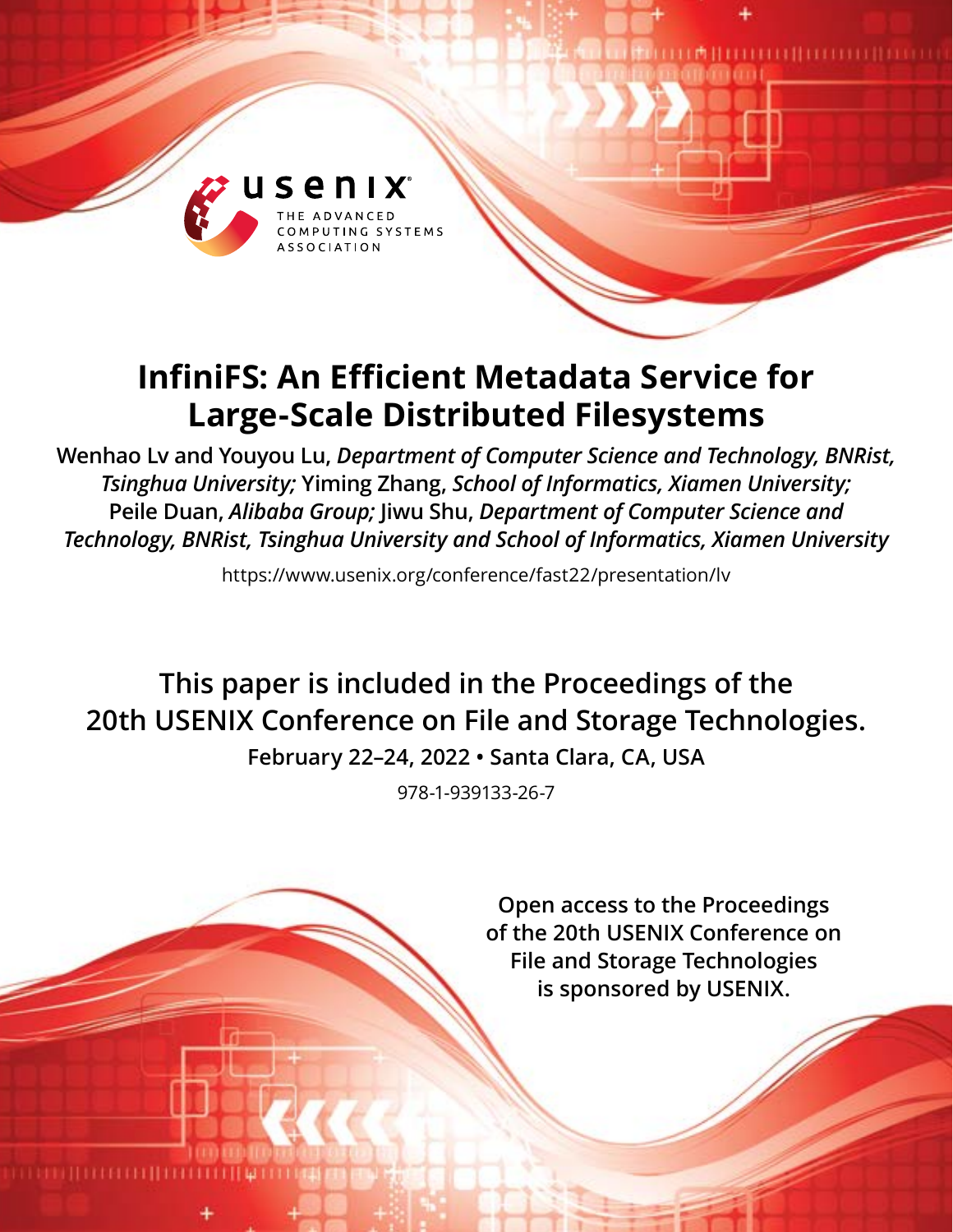# InfiniFS: An Efficient Metadata Service for Large-Scale Distributed Filesystems

Wenhao Lv<sup>†</sup> Youyou Lu<sup>†</sup> Yiming Zhang<sup>‡</sup> Peile Duan<sup>†</sup> Jiwu Shu<sup>∗†‡</sup>

†*Department of Computer Science and Technology, BNRist, Tsinghua University* ‡*School of Informatics, Xiamen University* ↟*Alibaba Group*

## Abstract

Modern datacenters prefer one single filesystem instance that spans the entire datacenter and supports billions of files. The maintenance of filesystem metadata in such scenarios faces unique challenges, including load balancing while preserving locality, long path resolution, and near-root hotspots.

To solve these challenges, we propose INFINIFS, an efficient metadata service for extremely large-scale distributed filesystems. It includes three key techniques. First, INFINIFS decouples the *access* and *content* metadata of directories, so that the directory tree can be partitioned with both metadata locality and load balancing. Second, INFINIFS designs the *speculative path resolution* to traverse the path in parallel, which substantially reduces the latency of metadata operations. Third, INFINIFS introduces the *optimistic access metadata cache* on the client-side, to alleviate the near-root hotspot problem, which effectively improves the throughput of metadata operations. The extensive evaluation shows that INFINIFS outperforms state-of-the-art distributed filesystem metadata services in both latency and throughput, and provides stable performance for extremely large-scale directory trees with up to 100 billion files.

## 1 Introduction

Modern datacenters for fast-expanding businesses often contain huge numbers of files, which can easily exceed the capacity of one single instance of current distributed filesystems [\[23,](#page-15-0) [27,](#page-15-1) [35,](#page-15-2) [36,](#page-15-3) [39,](#page-15-4) [42\]](#page-16-0). Currently, a datacenter is often divided into relatively smaller clusters, each of which runs a distributed filesystem instance separately. However, it is more desirable to manage the entire datacenter with one single filesystem instance, which provides global data sharing, high resource utilization, and low operational complexity. For example, Facebook introduced the Tectonic distributed filesystem to consolidate small storage clusters into one single instance that contains billions of files [\[28\]](#page-15-5).

Scalable and efficient metadata service is crucial for distributed filesystems [\[14,](#page-14-0)[22,](#page-15-6)[23,](#page-15-0)[25,](#page-15-7)[28,](#page-15-5)[31](#page-15-8)[–33,](#page-15-9)[36,](#page-15-3)[41\]](#page-16-1). As modern datacenters often contain tens or even hundreds of billions of files, using one extremely large-scale filesystem to manage all the files brings severe challenges to the metadata service. First, directory tree partitioning is challenging to achieve both high metadata locality and good load balancing, as the directory tree expands and the workloads are diverse. Second, the latency of path resolution could be high, as the file depths are deep in extremely large-scale filesystems. Third, the overhead of coherence maintenance for client-side metadata cache becomes overwhelming, as extremely large-scale filesystems usually need to serve a large number of concurrent clients.

This paper presents INFINIFS, an efficient metadata service for extremely large-scale distributed filesystems. In order to address the challenges mentioned above, INFINIFS distributes the filesystem directory tree and accelerates metadata operations with the following designs.

First, we propose an *access-content decoupled partitioning* method to achieve both high metadata locality and good load balancing. The key idea is to decouple the access metadata (name, ID, and permissions) and content metadata (entry list and timestamps) of the directory, and further partition these metadata objects at a fine-grained level. Specifically, we first group each directory's access metadata with its parent, and content metadata with its children, thereby achieving high metadata locality. Then, we partition these fine-grained groups to different metadata servers with consistent hashing on directory IDs, thereby ensuring good load balancing.

Second, we design a *speculative path resolution* to traverse the directory tree in parallel, which substantially reduces the latency of metadata operations. The key idea is to assign a predictable ID to each directory, so that clients can speculate on the IDs of all intermediate directories, then send lookups for multi-component paths in parallel.

Third, we introduce an *optimistic access metadata cache* to alleviate the near-root hotspots, which achieves scalable path resolution. The key idea is to cache directory access metadata on the client-side to absorb the frequent lookups on near-

<sup>∗</sup> Jiwu Shu is the corresponding author (shujw@tsinghua.edu.cn).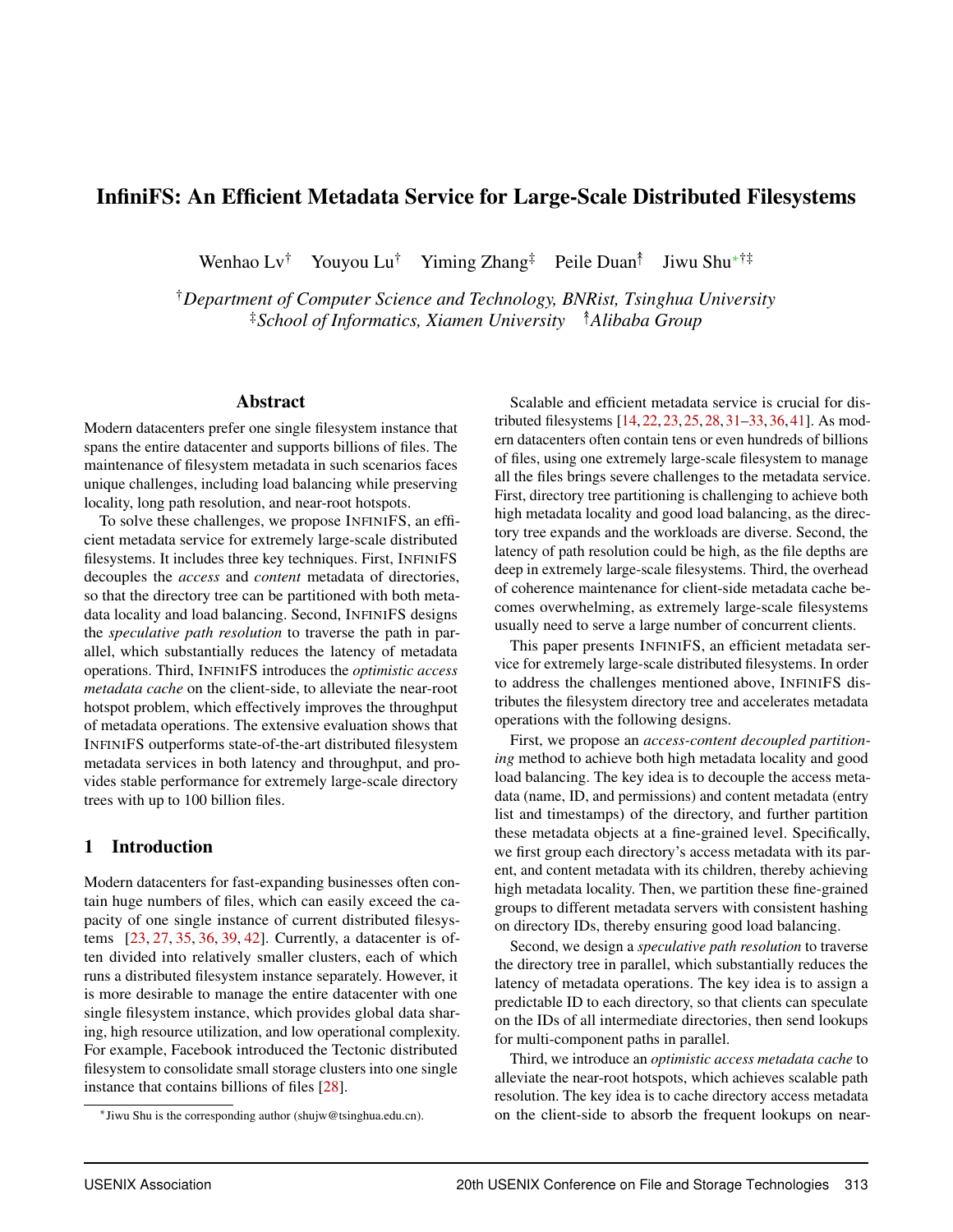root directories, and to invalidate cache entries lazily on the metadata servers with low overhead. Specifically, the directory rename and directory set\_permission operations will send the cache invalidation notification to metadata servers instead of numerous clients, so that each server can validate the cache staleness lazily when processing client metadata requests.

In summary, this paper makes the following contributions:

- We identify the challenges that impair the performance of metadata services in the large-scale scenario  $(\S_2)$ .
- We propose a scalable and efficient distributed metadata service, INFINIFS, featured with access-content decoupled partitioning ([§3.2\)](#page-4-0), speculative pathname resolving ([§3.3\)](#page-5-0), and optimistic access metadata cache ([§3.4\)](#page-7-0).
- We implement and evaluate INFINIFS to demonstrate that INFINIFS outperforms the state-of-the-art distributed filesystems in both latency and throughput of metadata operations, and provides stable performance for extremely large-scale directory trees with up to 100 billion files  $(\S 5)$ .

## <span id="page-2-0"></span>2 Background and Motivation

In this section, we first explain why having one single filesystem instance that spans the entire datacenter is desirable  $(\S 2.1)$  $(\S 2.1)$ . Then, we discuss the unique challenges for efficient metadata services in such scenarios (beyond billions of files)  $(\S$  [2.2\)](#page-2-2). Finally, we analyze the characteristics of metadata access in real datacenter workloads (§ [2.3\)](#page-3-0).

### <span id="page-2-1"></span>2.1 Large-Scale Filesystem

The filesystem typically provides users with a hierarchical namespace (i.e., a directory tree) to manage files. In the directory tree, each file/directory possesses metadata information. Metadata operations typically involve two critical steps, i.e., path resolution and metadata processing. When a user accesses a file with a pathname, e.g., /home/Alice/paper.tex, metadata is accessed as follows: First, the filesystem executes path resolution to locate the target file and check whether the user has the proper permissions; then, the filesystem executes metadata processing to update corresponding metadata objects atomically.

The metadata service is the scalability bottleneck for largescale distributed filesystems [\[22,](#page-15-6) [32,](#page-15-10) [36\]](#page-15-3). The distributed filesystem is an important infrastructure component of datacenters [\[2,](#page-14-1) [12,](#page-14-2) [35,](#page-15-2) [39\]](#page-15-4). As the number of files inside a datacenter grows rapidly, the metadata service becomes the scalability bottleneck of the distributed filesystems. Currently, datacenters usually consist of a constellation of filesystem clusters. For example, the Alibaba Cloud maintains nearly thousands of Pangu distributed filesystems to collectively support up to tens of billions of files in the datacenter [\[2\]](#page-14-1). Facebook also needs many HDFS clusters to store datasets in one single datacenter [\[28\]](#page-15-5), because each HDFS cluster supports at most 100 million files due to the metadata limitation [\[36\]](#page-15-3).

However, a large-scale filesystem spanning the entire datacenter is more desirable. For example, Facebook introduced the Tectonic distributed filesystem to consolidate small storage clusters into one single instance [\[28\]](#page-15-5). One single largescale filesystem per datacenter outperforms a constellation of small filesystem clusters in the following aspects:

- *Global data sharing.* One single large-scale filesystem provides a global namespace, enabling better data sharing across the datacenter. In contrast, storing different datasets in separate clusters is inefficient, requiring dedicated data placement and causing data movement. It also complicates the logic of computing service, because related data might be split among separate filesystems.
- *High resource utilization.* Global data sharing can eliminate duplicated data among separate clusters, thus improving disk capacity utilization. Further, one single filesystem allows better resource sharing. In contrast, in the constellation approach, the idle resources in one filesystem cluster could not be reallocated to other clusters.
- *Low operational complexity.* One single large-scale filesystem can significantly reduce the operational complexity, as there is only one system to maintain. In contrast, maintaining thousands of filesystem clusters in a large datacenter (such as Alibaba Cloud) is labor-intensive and error-prone.

# <span id="page-2-2"></span>2.2 Challenges of Scalable Metadata

One single large-scale filesystem spanning the entire datacenter needs to support billions of files and serve a large number of clients. This brings severe challenges for the metadata service of distributed filesystems, as discussed below.

Challenge 1: *Directory tree partitioning is challenging to achieve both high metadata locality and good load balancing, as the directory tree expands and workloads are diverse.*

Metadata locality is important for efficient metadata processing. A filesystem operation often processes multiple metadata objects. For example, a file creation first locks the parent directory to serialize with directory listing operations [\[25\]](#page-15-7), then updates three metadata objects atomically, including the file metadata, the entry list, and the directory timestamps. With metadata locality, we can avoid distributed locks and distributed transactions, thus achieving low-latency and highthroughput metadata operations.

Load balancing is important to achieve high scalability. Metadata operations often cause load imbalance in the directory tree. This is particularly true for real-world datacenter workloads where related files are grouped into subtrees [\[4,](#page-14-3)[41\]](#page-16-1). Files and directories from the continuous subtree may be heavily accessed in a short period, causing a performance bottleneck on the metadata server that stores the subtree.

Existing partitioning strategies fail to achieve both high locality and good load balancing in the extremely large-scale scenarios. Managing all files in the datacenter causes the directory tree to expand rapidly in both depth and breadth. Further,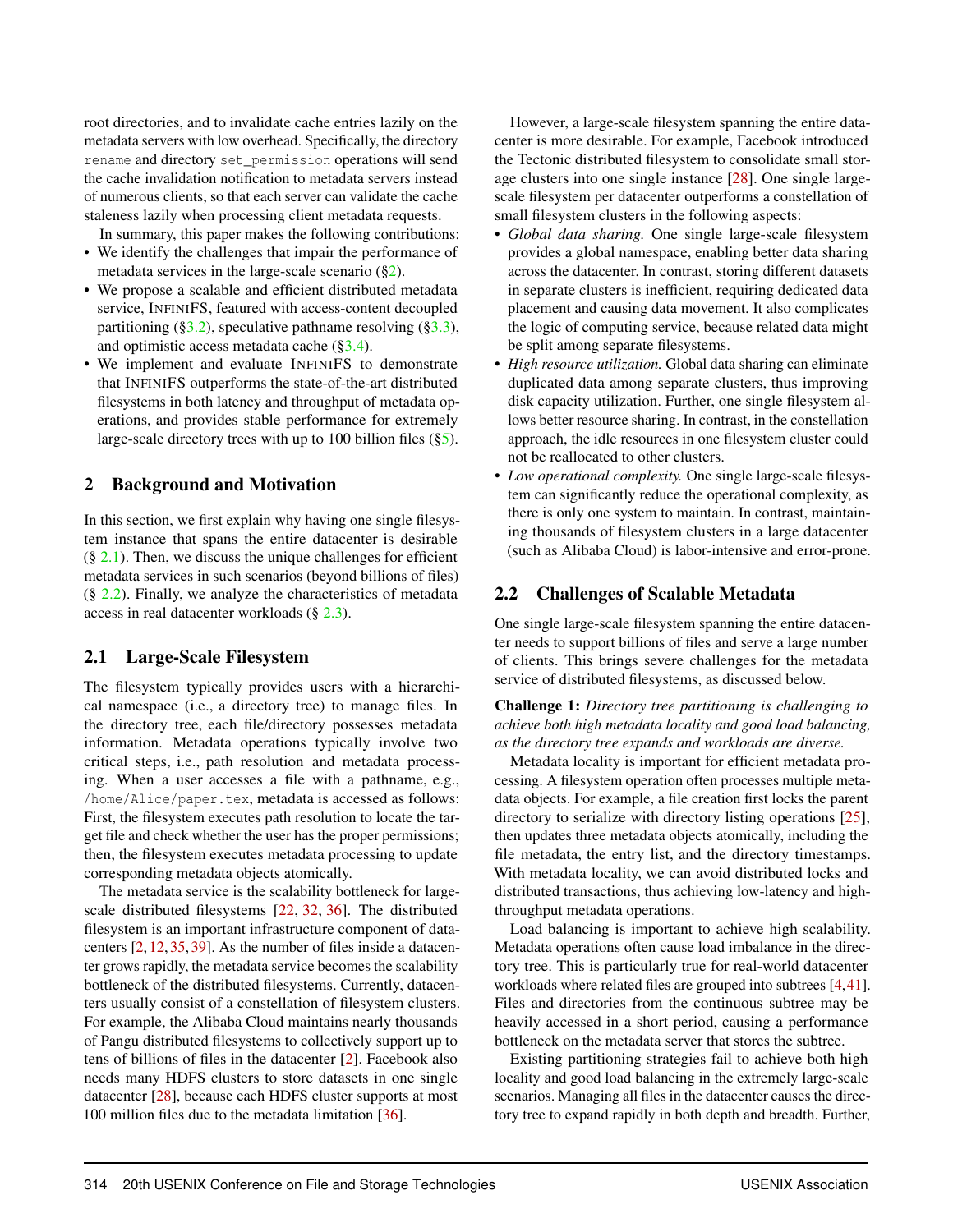

<span id="page-3-1"></span>Figure 1: (a) The depth distribution of accessed files in a real-world distributed filesystem workload. (b) The latency of path resolution increases rapidly as the depth of files grows.

the filesystem faces various workloads with different characteristics, since it backs all datacenter services. This is challenging for the existing directory tree partitioning strategies. Fine-grained partitioning, such as directly hashing metadata objects to servers [\[25,](#page-15-7) [37\]](#page-15-11), can achieve load balancing. However, it sacrifices locality and frequently causes distributed locking, introducing expensive coordination overhead and leading to high latency and low throughput [\[8,](#page-14-4) [20\]](#page-14-5). Coarsegrained partitioning, such as grouping a continuous subtree onto the same server [\[4,](#page-14-3) [41\]](#page-16-1), preserves locality and avoids cross-server operations. However, it is susceptible to skewed workloads, which lead to the load imbalance.

#### Challenge 2: *The latency of path resolution could be high, as the file depths are deep in extremely large-scale filesystems.*

The file depth becomes increasingly deeper in extremely large-scale filesystems. Previous filesystems usually assume that the depth of most files in the directory tree is less than 10 [\[7,](#page-14-6) [10\]](#page-14-7). However, we find that the depth of files rapidly increases when consolidating all services into one single filesystem. Figure  $1(a)$  $1(a)$  presents the depth distribution of accessed files in a real-world workload  $(\S2.3)$ . We can observe that almost half of the accessed files have a depth of more than 10.

The deep directory hierarchy has a high impact on the filesystem performance. We implement a naive path resolution mechanism based on the design of Tectonic [\[28\]](#page-15-5), and evaluate the latency of path resolution as the depth grows. Figure [1\(](#page-3-1)b) shows that the latency of path resolution increases linearly with the depth of files. Tectonic partitions directories to different metadata servers based on the directory ID, and consequently, resolving a path at a depth of *N* requires resolving the *N* −1 intermediate directories, which leads to *N* −1 sequential network requests.

Challenge 3: *The overhead of coherence maintenance for client-side metadata cache becomes overwhelming, as extremely large-scale filesystems usually need to serve a large number of concurrent clients.*

The path resolution needs to traverse the directory tree from the root and check the permissions of all intermediate directories inside the path sequentially. This causes the near-root directories to be read heavily, even for a balanced metadata

| <b>File Op</b> | $95.8\%$ | Directory Op   | $4.2\%$ |
|----------------|----------|----------------|---------|
| open/close     | 54.9%    | readdir        | 93.3%   |
| stat           | 12.9%    | statdir        | 6.6%    |
| create         | $10.0\%$ | mkdir          | 0.1%    |
| delete         | 12.4%    | rmdir          | $0.1\%$ |
| rename         | 9.7%     | rename         | $0.0\%$ |
| set_permission | $0.1\%$  | set_permission | $0.0\%$ |

<span id="page-3-2"></span>Table 1: Ratios of different operations in the real-world workloads from deployed systems. We show the relative ratios of file operations and directory operations separately.

operation workload. The filesystem throughput will then be bounded by the server that stores the near-root directories. We call this near-root hotspot in this paper. Many distributed filesystems depend on the client-side metadata cache to mitigate the near-root hotspot [\[13,](#page-14-8) [23,](#page-15-0) [30,](#page-15-12) [31\]](#page-15-8).

We observe that previous client-side cache mechanisms do not work well in large-scale scenarios with numerous clients. For example, the lease-based mechanism grants a lease to every cache entry that will expire after a fixed duration. When the lease expires, corresponding cache entries become invalidated automatically. The lease mechanism is widely used by the NFS v4 [\[30\]](#page-15-12), PVFS [\[13\]](#page-14-8), LocoFS [\[23\]](#page-15-0), and IndexFS [\[31\]](#page-15-8). However, the lease mechanism suffers from load imbalance caused by cache renewals at the near-root directories. This is because all clients have to repeatedly renew their cache entries of the near-root directories for path resolution. As the number of clients increases, such load imbalance at the near-root directories will eventually become a performance bottleneck and impair the overall throughput.

## <span id="page-3-0"></span>2.3 Characteristics of Real-World Workloads

To understand the characteristics of an extremely large-scale distributed filesystem, we analyze the relative frequency of metadata operations in a real-world workload. We trace metadata operations in production deployments from the Alibaba Cloud, one of the largest cloud providers. We capture workloads from three Pangu filesystem instances that support different services: data processing and analyzing service, object storage service, and block storage service. We merge the workloads from these different services to represent the workload of a large-scale filesystem that spans the entire datacenter. The relative frequencies of metadata operations are shown in Table [1,](#page-3-2) from which we can observe that:

- File operations account for ∼ 95.8% of all operations.
- The directory readdir is the most frequent directory operation, accounting for ∼ 93.3% of all directory operations.
- Directory rename and directory set\_permission operations rarely occur, accounting for only ∼ 0.0083% of all metadata operations.

These insights also refine our design of INFINIFS.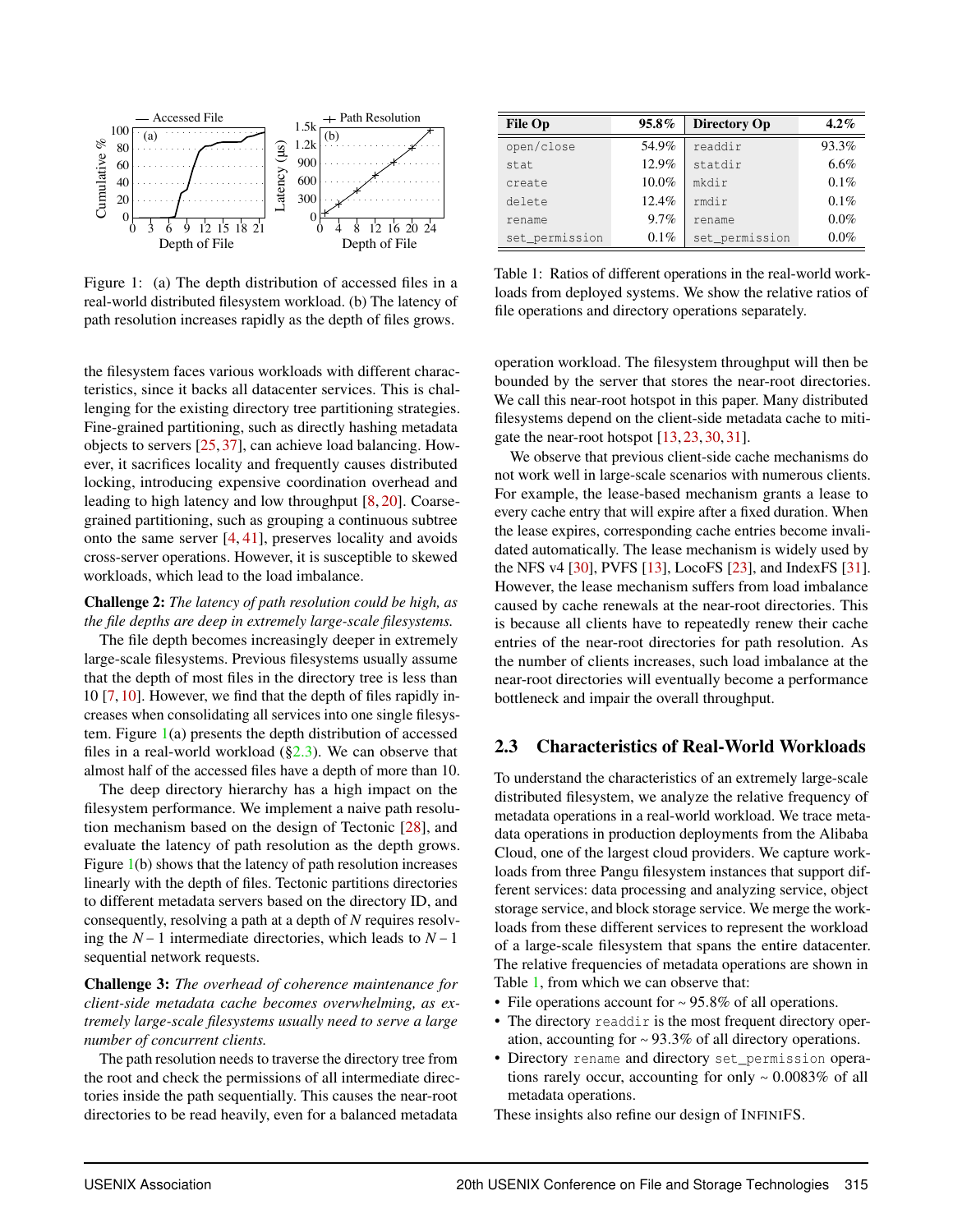

<span id="page-4-1"></span>Figure 2: Architecture of INFINIFS.

# 3 Design and Implementation

We design INFINIFS with three key ideas as below:

- Decoupling directory metadata. INFINIFS divides directory metadata into the access state (*name, ID, and permissions*) of the directory itself, and the content state (*entry list and timestamps*) related to the children, so it can be partitioned on a fine grain for load balancing, while still retaining good locality for the metadata processing of common operations such as create, delete, and readdir.
- Speculating directory IDs in path resolution. INFINIFS uses a predictable ID for each directory based on the cryptographic hash on the parent ID, the name, and a version number. It enables clients to speculate on directory IDs and launch lookups for multi-component paths in parallel.
- Invalidating client-side cache lazily. INFINIFS caches directory access metadata on the client-side to avoid hotspots near the root, thus achieving scalable path resolution. The client uses cache entries for path resolution, agnostic about their staleness. The metadata server lazily validates cache staleness when processing the client metadata requests.

# 3.1 Overview

INFINIFS is an efficient metadata service for extremely largescale distributed filesystems. Figure [2](#page-4-1) presents the architecture of INFINIFS, which contains the following components:

- *Clients.* INFINIFS provides a global filesystem directory tree that is shared by clients. Clients contact INFINIFS through the user-space library or the FUSE user-level filesystem. They traverse the directory tree via *speculative path resolution* ([§3.3\)](#page-5-0), which minimizes latency by predicting directory IDs and parallelizing lookups. Clients use the *optimistic metadata cache* ([§3.4\)](#page-7-0) during path resolution to mitigate the excessive read load on near-root directories.
- *Metadata Servers.* The filesystem directory tree is distributed across metadata servers via the *access-content decoupled partitioning* ([§3.2\)](#page-4-0), which achieves both high



<span id="page-4-2"></span>Figure 3: (a) Filesystem directory tree consists of the directory metadata ( $\bigcirc$ ) and the file metadata ( $\Box$ ). (b) Directory metadata is decoupled into two parts: the access metadata ( ) which contains the name, ID, and permissions, and the content metadata  $(Q)$  which contains the timestamps, entry list (i.e., dirent), etc. (c) Directory access metadata is grouped with the parent. Directory content metadata is grouped with the children. These per-directory groups are partitioned to metadata servers (*MSn*) by hashing directory IDs.

metadata locality and good load balancing. Each server manages metadata objects in the local *key-value store* (i.e., *KV Store*), which typically caches metadata in memory and logs updates in NVMe SSDs for high performance. Metadata servers use the *invalidation list* (i.e., *Inv. List*) to validate client metadata requests lazily.

• *Rename Coordinator.* A central *rename coordinator* is used to process the directory rename and directory set permission operations. It checks concurrent directory renames with the *renaming graph* to prevent orphaned loops ([§4.1\)](#page-8-1), and broadcasts modification information to invalidation lists of metadata servers.

# <span id="page-4-0"></span>3.2 Access-Content Decoupled Partitioning

In this section, we first explain why to decouple access and content metadata. Then, we show how to achieve metadata locality via grouping and load balancing via partitioning. Finally, we show how to store metadata in key-value pairs.

*Decoupling directory metadata.* As discussed in [§2.2,](#page-2-2) previous fine-grained and coarse-grained partitioning failed to achieve both high metadata locality and good load balancing at the same time. Essentially, the root cause is that they treat the directory metadata as a whole. Therefore, when partitioning the directory tree, they have to split the directory either from its parent or its children to different servers, which unintentionally breaks the locality of related metadata.

We analyze the composition of directory metadata and find that directory metadata consists of two independent parts: access and content. As shown in Figure [3\(](#page-4-2)b), *access metadata* contains the directory name, ID, and permissions, which are used to access the directory tree. *Content metadata* contains the entry list, timestamps, etc, which are related to the children. Therefore, we propose to decouple directory metadata into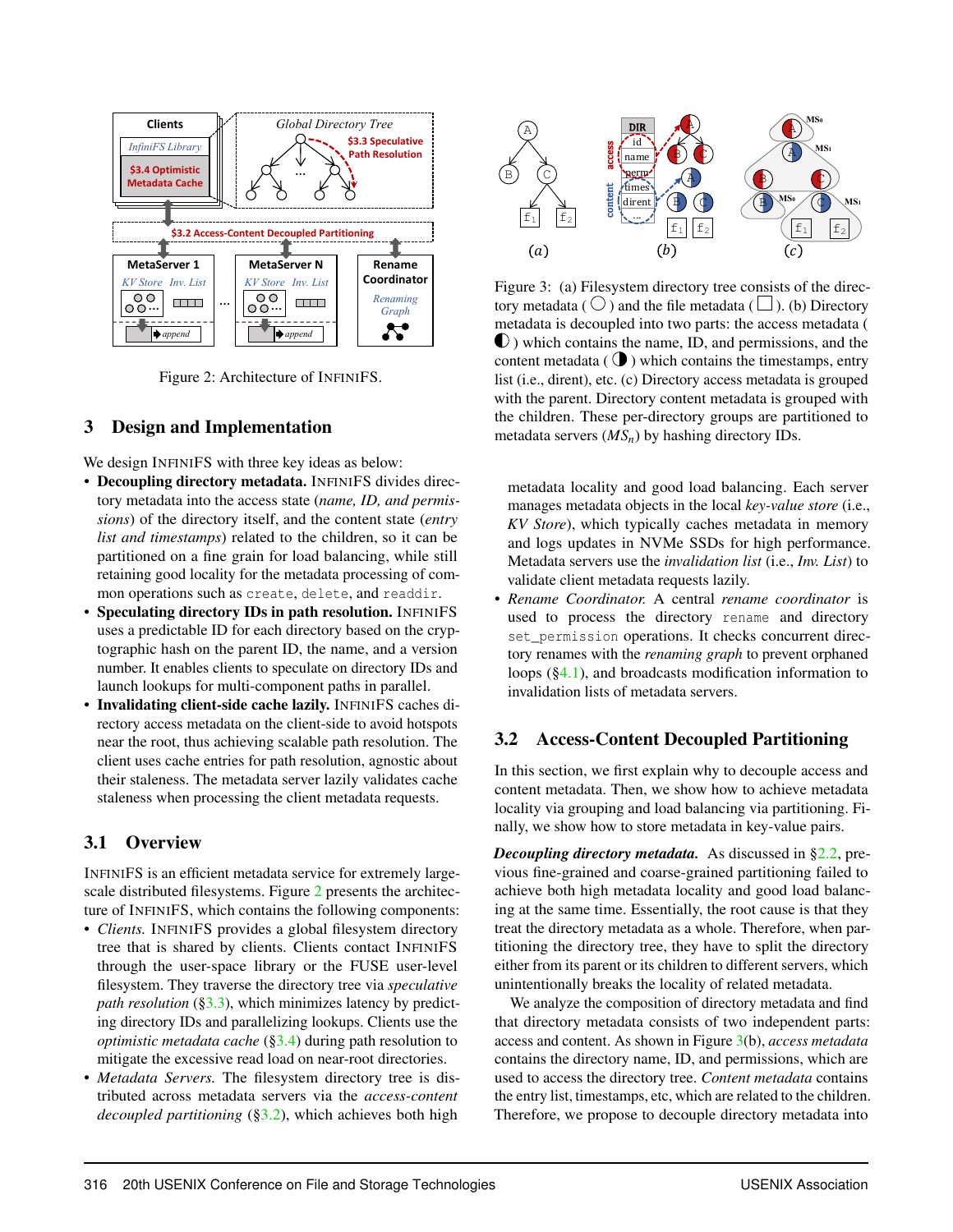| <b>Metadata Objects</b>    | <b>Key</b> | Value                        | <b>Partitioned by</b> |
|----------------------------|------------|------------------------------|-----------------------|
| Directory Access Metadata  | pid, name  | <i>id, permission</i>        | pid                   |
| Directory Content Metadata | id         | entry list, timestamps, etc. | ıа                    |
| File Metadata              | pid, name  | file metadata                | pid                   |

<span id="page-5-1"></span>Table 2: INFINIFS stores metadata objects as key-value pairs. *pid: ID of the parent directory. id: ID of the directory.*

access and content, so as to group and partition two parts independently for both metadata locality and load balancing.

*Grouping for locality.* We group related metadata objects to the same metadata server to achieve high locality for the metadata processing phase. We first analyze the metadata requirements of all kinds of metadata operations, to determine the related metadata objects during metadata processing. We classify metadata operations into three categories as below:

- 1. Operations that only process the metadata of the target file/directory, such as open, close, and stat. For example, a file stat will only read the metadata of the target file.
- 2. Operations that process the metadata of the target file/directory and its parent, such as create, delete, and readdir. For example, a file creation will first insert the file metadata, then lock and update the entry list and timestamps of the parent directory.
- 3. Rename operation is special, as it processes the metadata of two files/directories and their parents.

We observe that most metadata operations (category 1 and 2) require metadata within the target file/directory and the parent during metadata processing. With decoupled directory metadata, we group each directory's content metadata with its subdirectories' access metadata and its files' metadata, as shown in Figure  $3(c)$  $3(c)$ . In this way, we split the directory tree into independent per-directory groups for later partitioning, while retaining metadata locality for directory readdir and file create/delete/open/close/stat/ set permission operations. Based on the relative frequency of metadata operations (Table [1\)](#page-3-2), these operations account for ∼ 90% of all operations. Thus, INFINIFS achieves high locality for most metadata operations.

*Partitioning for load balancing.* We further partition the directory tree at a fine-grained level for good load balancing. Based on the locality-aware metadata grouping, we split the directory tree into independent per-directory groups, and then partition these groups to different metadata servers by hashing the directory ID. Such fine-grained hash partitioning effectively load-balances metadata operations [\[28\]](#page-15-5).

We illustrate the partitioning in Figure  $3(c)$  $3(c)$ . The metadata group, which contains content metadata of C and metadata of f1 and f2, is partitioned to the metadata server 1. In this way, a file create under C only needs a local transaction in metadata server 1 to insert the new file metadata, then update the entry list and timestamps of C. And a readdir on C only

involves metadata server 1 to first lock the directory entry list for isolation, then read the file names from the entry list.

INFINIFS also leverages consistent hashing [\[29\]](#page-15-13) to map these fine-grained metadata groups to servers, so as to minimize the migration during cluster expanding or shrinking.

*Storing.* We implement access-content decoupled partitioning with the KV store as the backend storage. The key-value indexing schema is detailed in Table [2,](#page-5-1) which consists of three kinds of key-value pairs, two for directory access and content metadata, and one for file metadata. To resolve /A/B/file (let the IDs of  $/$ , A, and B be 0, 1, and 2), we first use  $(0, A)$  as the key to get A's access metadata, and find that A's ID equals 1. Then, we use  $\langle 1, B \rangle$  to get the B's access metadata, and find that B's ID equals 2. Finally, we use  $\langle 2 \rangle$  to get the B's content metadata, and  $\langle 2, file \rangle$  to get the file's metadata.

# <span id="page-5-0"></span>3.3 Speculative Path Resolution

In this section, we first introduce how to generate predictable directory identifiers  $(\S 3.3.1)$  $(\S 3.3.1)$ . Then, we describe how to parallelize path resolution with speculation  $(\S 3.3.2)$  $(\S 3.3.2)$ .

## <span id="page-5-2"></span>3.3.1 Predictable Directory ID

Here, we present how INFINIFS generates and maintains directory IDs that can be predicted from pathnames later.

1) *Creating.* When creating a new directory, we generate the directory's ID by hashing its *birth triple*: ⟨❶ parent ID, ❷ directory name,  $\bullet$  name version), as shown in Figure [4\(](#page-6-1)a). The parent where a directory is created is referred to as the directory's *birth parent*. We use the version to guarantee the universal uniqueness of the birth triple.

2) *Renaming.* When renaming a directory to another location, only the key of its access metadata needs to be updated; its content metadata and ID remain unmodified, thus all descendants' metadata under the directory remain intact.

When a directory is renamed for the first time since creation, its birth parent will record a *rename-list* (RL): ⟨❶ directory name,  $\Theta$  name version), and the directory itself will record a *back-pointer* (BP): ⟨❶ birth parent's ID, ❷ name version⟩. The RL of a directory records the subdirectories that were born in that directory but have been moved elsewhere. The BP of a renamed directory (i.e., a directory that has been moved elsewhere from its birth parent) points to its birth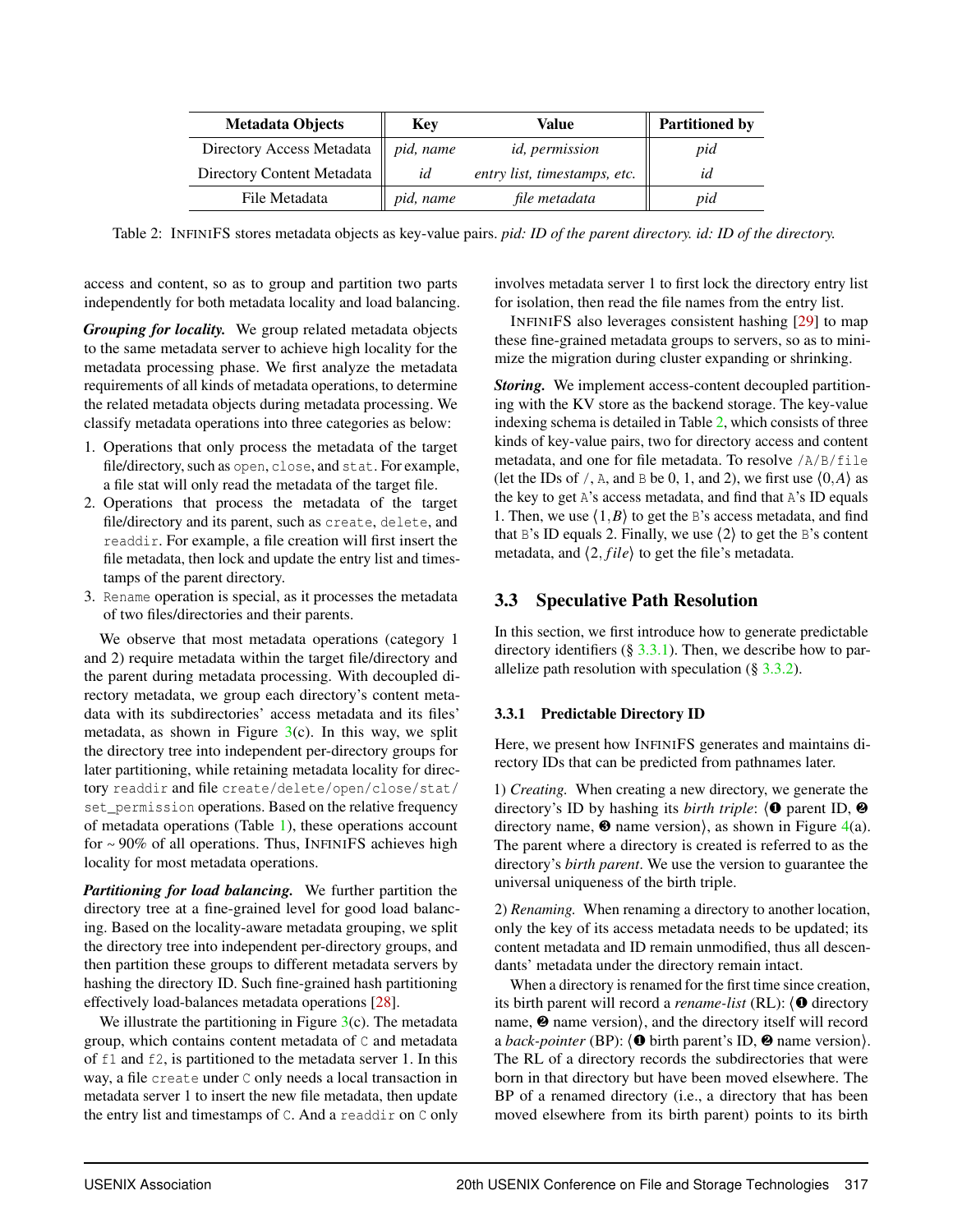

<span id="page-6-1"></span>Figure 4: (a) Creating a directory generates its ID by hashing the parent directory ID, the directory name, and the name version. (b) Renaming a directory creates a back-pointer (BP) in itself and an entry in the rename-list (RL) of its birth parent. BP and RL are used for the uniqueness of the directory ID. (c) Deleting the renamed directory erases RL and BP.

parent. We determine the name version with the parent's RL in directory creation. For example, Figure [4\(](#page-6-1)b) shows the rename  $//A/B,$   $/B)$  when B is renamed for the first time. The key to B's access metadata is updated from  $2: B$  to  $1: B$ , while the ID of B remains unmodified. A records the RL  $\langle B, 0 \rangle$  on the same server as its content metadata. B records the BP  $(2,0)$  in its access metadata. At this moment, if creating a new B under /A, its name version should be 1, as the RL of /A indicates that there exists a renamed B that was born here.

When a directory is renamed again, only the key of its access metadata needs to be updated, while its content metadata, BP, and birth parent's RL remain unmodified. When deleting the birth parent of a renamed directory, the birth parent's access and content metadata are erased, but the birth parent's RL is retained. The RL is only removed through the BP when the renamed directories are deleted.

3) *Deleting.* When deleting a renamed directory, we use the BP of that directory to erase the RL of its birth parent, as shown in Figure  $4(c)$  $4(c)$ . At this moment, if creating a new B under /A, its name version returns to the default zero.

*ID uniqueness.* Here, we first show the predictable directory ID is universally unique, then show hash collisions are very rare, and INFINIFS can detect and handle them properly. A directory ID is generated by hashing the birth triple, so if each birth triple is universally unique, the ID should be universally unique as well, unless a hash collision happens. The filesystem semantic mandates that no two directories inside the same parent have the same name at any time. Without directory renames,  $\langle$  birth parent's ID, directory name $\rangle$  is sufficient to be universally unique. When a directory is renamed elsewhere, a new directory with the same name is allowed to be created within the same parent. We use a version number, as elaborated before, to solve the directory rename problem, thus guaranteeing that each birth triple is universally unique.



<span id="page-6-2"></span>Figure 5: (a) Speculative path resolution (S-PR) reduces the latency of path resolution to nearly one network round-trip time, if correctly predicted. (b) After renaming the directory /X to be a child of A, resolving /A/X/Y/Z requires two rounds, taking about two network round-trip times.

We generate IDs using a cryptographic hash (e.g., SHA-256), so the chance of a collision is very small. As directory ID is the key of each directory's content metadata, we can easily detect a hash collision when inserting the new content metadata during directory creation. We handle a hash collision in the same way as a renaming by using the version number, RL, and BP. In INFINIFS, the collision and rename cases have the same effect on subsequent directory creations and can be distinguished through the RL entry format.

#### <span id="page-6-0"></span>3.3.2 Parallel Path Resolution

Based on the predictable directory ID, a client can conduct path resolution in parallel with the following two steps:

- 1) *Predict directory IDs.* The client predicts the IDs of all intermediate directories by using the root ID of the path or subpath. It first reconstructs the birth triples with 0 as the version number, then recalculates the hashing results. With the speculated directory IDs, the client reconstructs the keys for all path components.
- 2) *Lookup in parallel.* The client sends lookup requests for all intermediate directories in parallel. Each lookup request will check the access permissions and compare the speculated ID with the ID stored in the metadata server. If the speculated ID does not match the one on the server, the lookup request returns the true ID to the client.
- 3) Steps 1) and 2) are repeated until the resolving completes.

Figure [5](#page-6-2) shows the speculative path resolution mechanism. If one of the intermediate directories was once renamed to here, the speculated ID of the renamed directory will be wrong (i.e.,  $h(2, X, 0) \neq 12$ ). However, the lookup request can find  $X$ 's access metadata using the correct key  $2: X$ , and returns the directory's true ID to the client. With the true ID of X, the client then continues to resolve the subpath under X.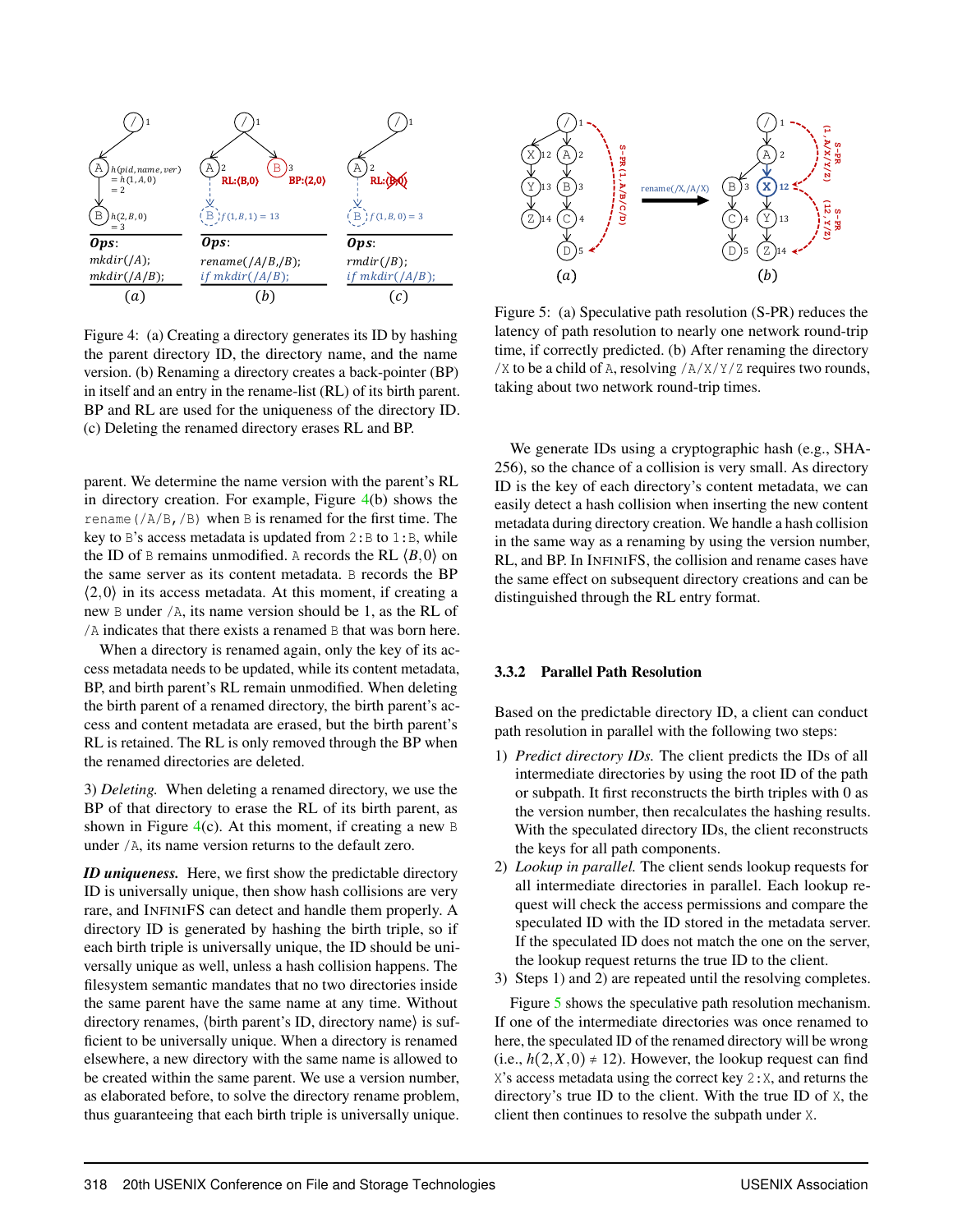

<span id="page-7-1"></span>Figure 6: Organization of the access metadata cache on the client-side. Cache entries are organized as a tree. The leaf entries are linked as a least-recently-used (LRU) list.

# <span id="page-7-0"></span>3.4 Optimistic Access Metadata Cache

In this section, we first show how INFINIFS organizes directory access metadata at the client-side cache. Then, we introduce how clients use cache entries optimistically, and how metadata servers invalidate stale cache entries lazily.

*Cache organization.* INFINIFS caches only directory access metadata (i.e., directory name, ID, and permissions) on the client side. Cache hits will eliminate lookup requests to nearroot directories, thereby avoiding hotspots near the root and ensuring scalable path resolution. As illustrated in Figure [6,](#page-7-1) INFINIFS organizes cache entries in a tree structure based on the filesystem hierarchy, and links the leaf entries as a leastrecently-used (LRU) list. When cache replacement happens, the least recently used leaf entry will be evicted, ensuring that the near-root directories remain cached.

*Lazy invalidation.* A lot of cache entries become stale after the directory rename or directory set permission operation. It is impractical to invalidate stale cache entries on all associated clients during each directory rename operation. Because the membership of clients is difficult to manage, and the number of clients can be huge, substantially outnumbering the number of metadata servers.

The lazy invalidation addresses this problem by broadcasting the invalidation information to metadata servers (the number of which is significantly less than clients), so that each server can validate cache staleness lazily when processing client requests. Specifically, a directory rename will contact the central rename coordinator to prevent orphaned loops  $(\S 4.1)$ , then broadcast the rename information to metadata servers. A single coordination server should be sufficient to handle these infrequent operations, because directory rename operations rarely occur (accounting only for  $~\sim$  0.0083%) based on the real-world workload studies in [§2.3.](#page-3-0)

As illustrated in Figure [7\(](#page-7-2)a), INFINIFS handles the directory rename with the following procedures:

❶ INFINIFS sends the directory rename operation to the rename coordinator, to detect whether this directory rename produces orphaned loops with the in-flight ones. Then, the coordinator assigns each directory rename operation an incremental version number.



<span id="page-7-2"></span>Figure 7: (a) Directory rename broadcasts the modification information to all metadata servers (*MSn*). (b) Metadata server lazily validates cache staleness when clients issue metadata requests. *ver: version. op: rename operation.*

- ❷ INFINIFS serializes directory renames with other operations by locking the target directory, so that new accesses to the subtree are blocked until the rename completes. Then, it broadcasts the rename information with its version to metadata servers in parallel, and waits for acknowledgments. The metadata server maintains the rename information in the invalidation list sorted by the version.
- ❸ INFINIFS moves the directory's access metadata from the source server to the destination server, and updates the RL and BP if the directory is renamed for the first time.

As illustrated in Figure [7\(](#page-7-2)b), INFINIFS validates cache staleness lazily at the server in the following manner:

- ❶ INFINIFS clients are agnostic about the staleness and optimistically utilize local cache entries during path resolution. Each client has a local version, indicating that its cache has been updated with rename operations before this version. When a client contacts a metadata server, it sends the request along with the pathname and version.
- ❷ The metadata server validates staleness by comparing the pathname against rename operations in the invalidation list. Only operations between the request's version and the latest version in the invalidation list need to be compared. If the server finds the requested pathname is valid, the request is processed and returned successfully.
- ❸ If the server finds the request is invalid, it aborts the request and returns the information of these new rename operations. The client then updates the cache and version.

# 4 Consistency

In this section, we introduce how INFINIFS prevents orphaned loops caused by directory rename operations ([§4.1\)](#page-8-1), and implements transactional metadata operations  $(\S4.2)$ , so as to guarantee the consistency of the filesystem directory tree.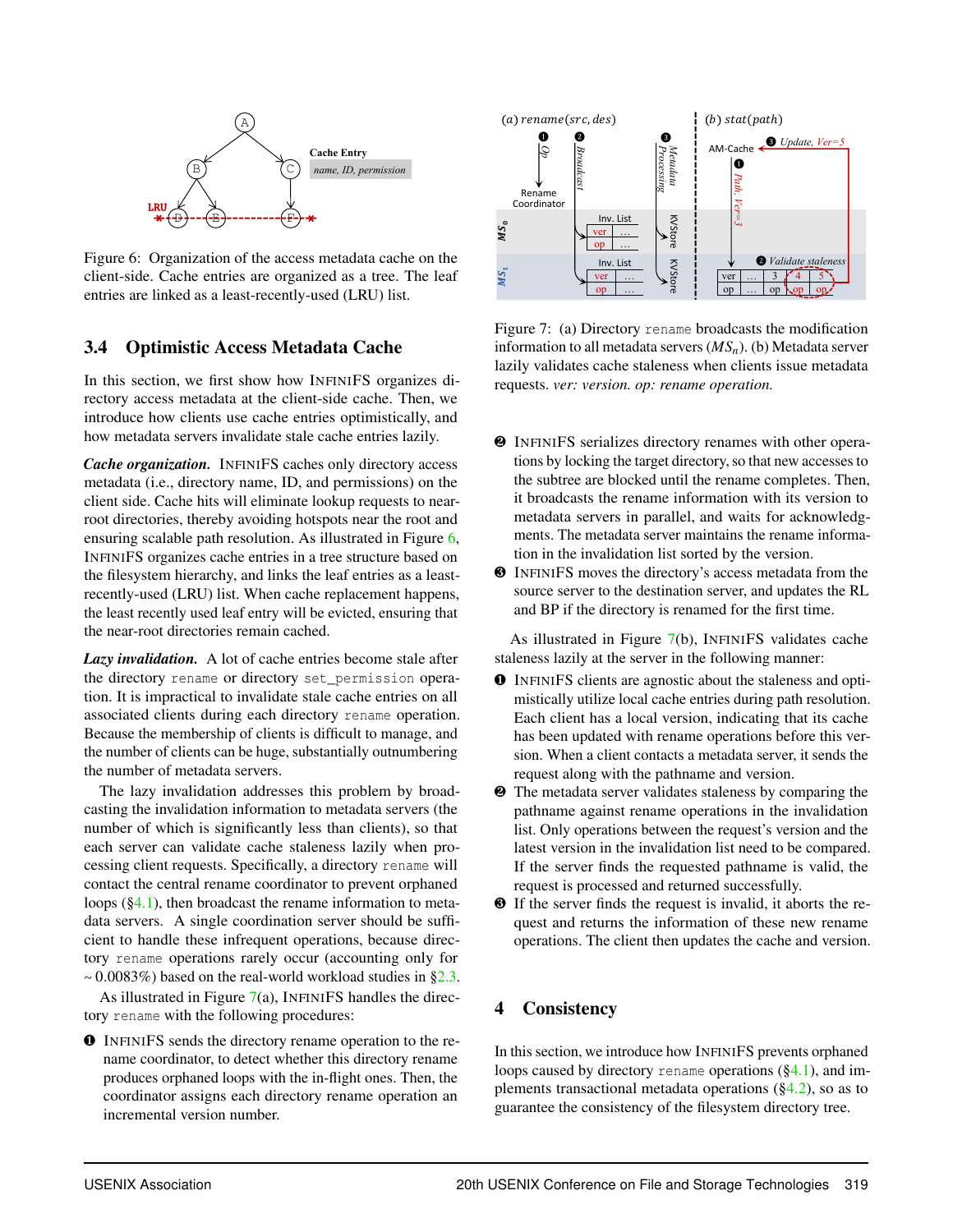

<span id="page-8-3"></span>Figure 8: The orphaned loop caused by concurrent directory renames. At time  $T_1$ , *Client*<sub>1</sub> tries to rename *E* to be a child of  $C$ , and *Client*<sub>2</sub> tries to rename *B* to be a child of *F*, resulting in an orphaned loop at time  $T_2$ . The required metadata objects of each rename operation is colored in blue.

## <span id="page-8-1"></span>4.1 Orphaned Loop

Concurrent directory renames may cause orphaned loops, which lead to server data loss. Figure [8](#page-8-3) illustrates such an orphaned loop caused by two directory renames. As shown in Figure [8\(](#page-8-3)a), the filesystem directory tree should be connected and acyclic. In Figure  $8(b)$  $8(b)$  and  $8(c)$ , *Client*<sub>1</sub> attempts to rename  $E$  to be the child of  $C$ , while *Client*<sub>2</sub> attempts to rename B to be the child of F. The metadata objects required for two renames are completely independent of each other, therefore allowed to execute in parallel. But they lead to an orphaned loop that breaks the directory tree, as shown in Figure [8\(](#page-8-3)d). No client can access any files within the orphaned loop.

INFINIFS addresses the orphaned loop problem by using a central *rename coordinator* to check each directory rename operation before its execution. The rename coordinator maintains a *renaming graph*, which tracks the source and destination paths of in-flight directory renames at the present moment. Before allowing a new directory rename operation to proceed, the rename coordinator first verifies whether it leads to an orphaned loop with the in-flight ones. The source and destination paths of a directory rename operation are kept in the renaming graph throughout the renaming procedure, and deleted after the rename operation completes.

Directory rename operations rarely occur (accounting for less than ∼ 0.0083%) based on the real-world workload studies in [§2.3.](#page-3-0) Therefore, a single rename coordinator should be sufficient to handle directory rename operations.

### <span id="page-8-2"></span>4.2 Transactional Metadata Operations

Operations in INFINIFS can be classified into three types:

1) *Single-server operations.* These operations include directory readdir and file create/delete/open/close/stat/ set permission, which are the most frequent operations. They process metadata objects within one single metadata server. Single-server operations leverage the transaction mechanism of the key-value storage backend to guarantee atomicity. When a metadata server restarts after a crash, it recovers the transactions of metadata operations and consults the rename coordinator to update its invalidation list.

2) *Two-server operations.* These operations include directory mkdir/rmdir/statdir and file rename. They process metadata objects across two metadata servers, requiring distributed transactions to guarantee correct behavior. INFINIFS adopts the two-phase commit protocol  $[21, 24, 31]$  $[21, 24, 31]$  $[21, 24, 31]$  $[21, 24, 31]$  $[21, 24, 31]$  for the atomicity of updates across servers. Since clients are unreliable and difficult to track, one of the two metadata servers is chosen to be the coordinator in the transaction. To recover from failures, write-ahead logging is used by both the coordinator and the participant to record the partial state of the transaction.

3) *Directory rename operations.* Directory rename and directory set\_permission operations rarely occur. These operations are delegated to the rename coordinator, which detects orphaned loops, broadcasts the modification to all metadata servers, and processes the target directory metadata across two servers. These operations are implemented with distributed transactions similar to the two-server operations, with the difference that they choose the rename coordinator as the coordinator in the transaction, and broadcast modification at the beginning of the commit phase. If the rename coordinator crashes during the broadcast, it restarts and recovers the transaction by restarting the broadcast to ensure the modification is delivered to all servers at least once.

# <span id="page-8-0"></span>5 Evaluation

In this section, we use a number of microbenchmarks to evaluate INFINIFS, seeking to answer the following questions:

- How does INFINIFS compare to other distributed filesystems in the metadata performance?  $(\S5.2)$
- How do the design features employed in INFINIFS contribute to the overall performance?  $(\S 5.3)$
- How does INFINIFS perform for extremely large-scale directory trees (up to 100 billion files)?  $(\S 5.4)$
- How does INFINIFS compare to the lease mechanism in cache efficiency? ([§5.5\)](#page-11-1)
- What is the performance of directory rename and file rename in INFINIFS? ([§5.6\)](#page-12-0)
- What is the overhead of speculative path resolution in case of mispredictions? ([§5.7\)](#page-12-1)

#### 5.1 Experimental Setup

#### 5.1.1 Hardware Configuration

Experiments are conducted on-premises using 32 client nodes and 32 server nodes with the same hardware configurations,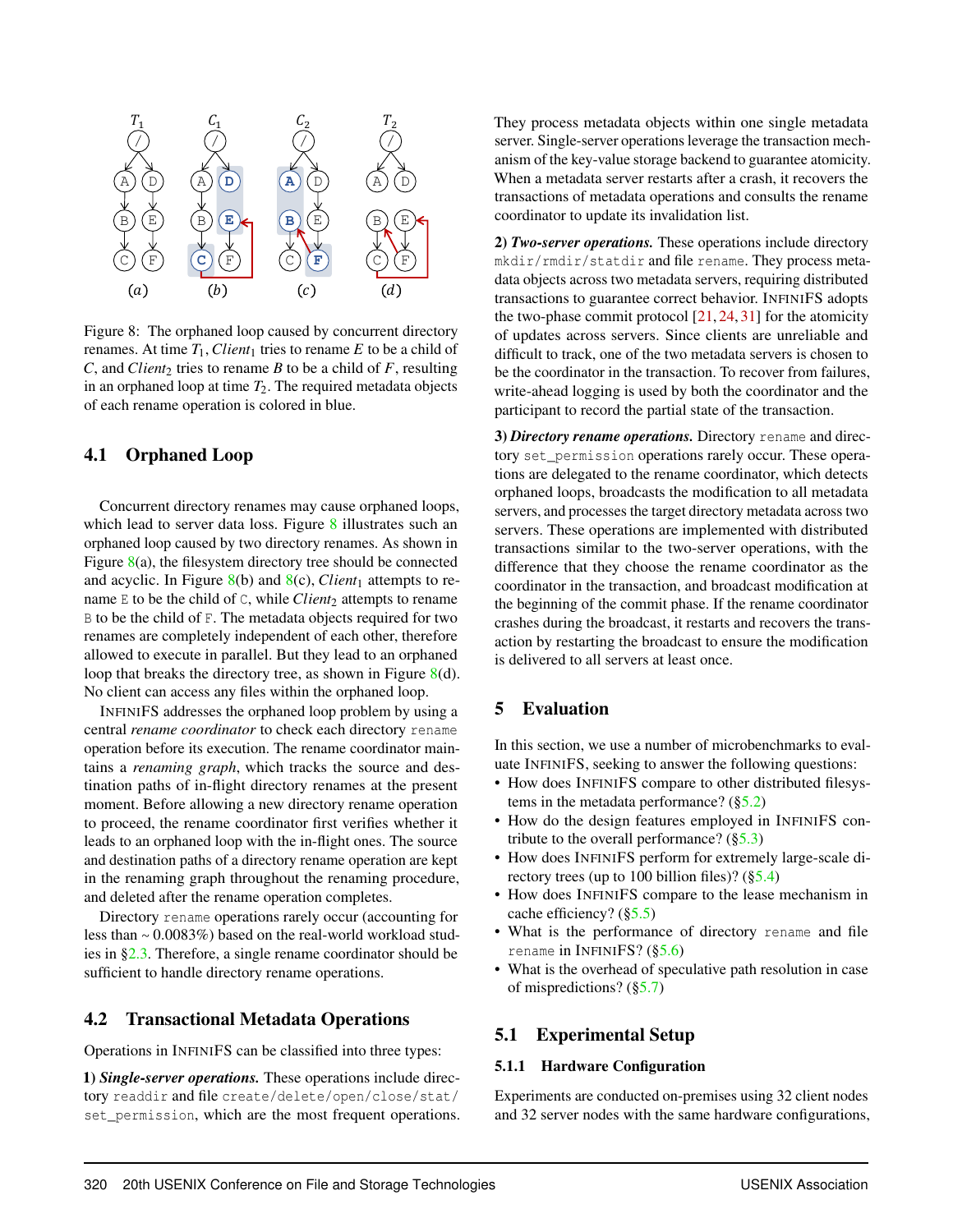| <b>CPU</b> | Intel Xeon Platinum 2.50GHz, 96 cores         |
|------------|-----------------------------------------------|
|            | Memory   Micron DDR4 2666MHz 32GB $\times$ 16 |
| Storage    | RAMdisk                                       |
|            | Network   ConnectX-4 Lx Dual-port 25Gbps      |

<span id="page-9-1"></span>Table 3: Hardware configurations.

as shown in Table [3.](#page-9-1) Each node has two physical ports bonded to a single IP address. All nodes are connected in a network topology with two-level switches. The client nodes can run up to 2048 client processes in parallel, sufficient to saturate the metadata services of tested filesystems.

In our experiments, distributed filesystems are deployed on RAMdisks. Thus, evaluations show the pure performance of different designs, independent of the disk I/O speed. Actually, in production deployments (e.g., Pangu and HDFS), filesystem metadata is typically placed in DRAM and uses a standalone logger to persist metadata updates in NVMe SSDs (with tens of microseconds latency), and thus the latency of metadata operations is mainly affected by the network RPCs (with hundreds of microseconds latency) rather than the local storage devices (NVMe SSDs or RAMdisks).

#### 5.1.2 Software Configuration

Each node runs CentOS 7 with Linux kernel version 4.9.151. Compared Systems. We choose four state-of-the-art distributed filesystems for comparison, namely, LocoFS [\[23\]](#page-15-0), IndexFS [\[31\]](#page-15-8), CephFS [\[39\]](#page-15-4), and HopsFS [\[25\]](#page-15-7). We use CephFS at version 12.2.13, deployed with multiple active MDS daemons, coexisting with OSD daemons on 32 server nodes. We use HopsFS at version 3.2.0.0, deployed with Mysql NDB cluster (version 7.5.3) in the diskless mode on 12 server nodes. Tectonic [\[28\]](#page-15-5) was not compared because it is closed-source. The throughput of IndexFS is not included, because the metadata servers of IndexFS consistently terminate with errors.

INFINIFS is implemented with the Thrift RPC library [\[3\]](#page-14-9) for network communication, and RocksDB [\[5\]](#page-14-10) for the backend KV store. Thrift uses the Linux TCP/IP network stack, leading to a round-trip time of about 60 *µs*. For INFINIFS, LocoFS, and IndexFS, we set their metadata servers to the Thrift nonblocking server with 8 worker threads, metadata caches to 8MB, and KV stores in asynchronous write mode.

Benchmark. We use the *mdtest* [\[1\]](#page-14-11) benchmark to evaluate the metadata performance of the aforementioned distributed filesystems. We use OpenMPI at version 3.0.6 to generate parallel mdtest processes across the client nodes. We modify the mdtest benchmark to use the client libraries provided by each distributed filesystem (e.g., libcephfs of CephFS).

Our experiments create files of zero length, like the previous works  $[16, 23, 25, 31, 43, 46]$  $[16, 23, 25, 31, 43, 46]$  $[16, 23, 25, 31, 43, 46]$  $[16, 23, 25, 31, 43, 46]$  $[16, 23, 25, 31, 43, 46]$  $[16, 23, 25, 31, 43, 46]$  $[16, 23, 25, 31, 43, 46]$  $[16, 23, 25, 31, 43, 46]$  $[16, 23, 25, 31, 43, 46]$  $[16, 23, 25, 31, 43, 46]$  $[16, 23, 25, 31, 43, 46]$ , as we focus on insights into the metadata performance. For full-fledged distributed filesystems such as HopsFS and CephFS, we guarantee the



<span id="page-9-2"></span>Figure 9: Throughput scalability of metadata operations (mkdir, create, stat, and delete). 500 million files.

fairness of comparison by ensuring their data paths were not accessed during experiments.

# <span id="page-9-0"></span>5.2 Overall Performance

In this section, we compare the overall metadata performance of the aforementioned distributed filesystems. We use mdtest to generate a four-phase workload to measure the performance of directory mkdir, file create, file stat, and file delete operations, respectively. These clients operate on a shared directory tree with a depth of 10. Each client handles its own 0.1 million directories and 0.1 million files, which are evenly distributed in the shared directory tree. Clients are initiated at the beginning of each phase.

### 5.2.1 Throughput

In this section, we evaluate the throughput scalability of metadata operations in different distributed filesystems. We scale the number of metadata servers from 1 to 32, and measure the peak throughput that each filesystem can provide. To obtain the peak throughput, we gradually increase the number of clients until the throughput no longer increases. With 2048 client processes, clients process approximately half a billion files during the experiment.

Figure [9](#page-9-2) shows the throughput scalability of directory mkdir, file create, file stat, and file delete metadata operations in different distributed filesystems. From the figure, we make the following observations:

1) INFINIFS presents near linear throughput scalability in mkdir, create, stat, and delete metadata operations, as the number of metadata servers scales from 1 to 32. INFI-NIFS achieves high scalability by optimizing the two critical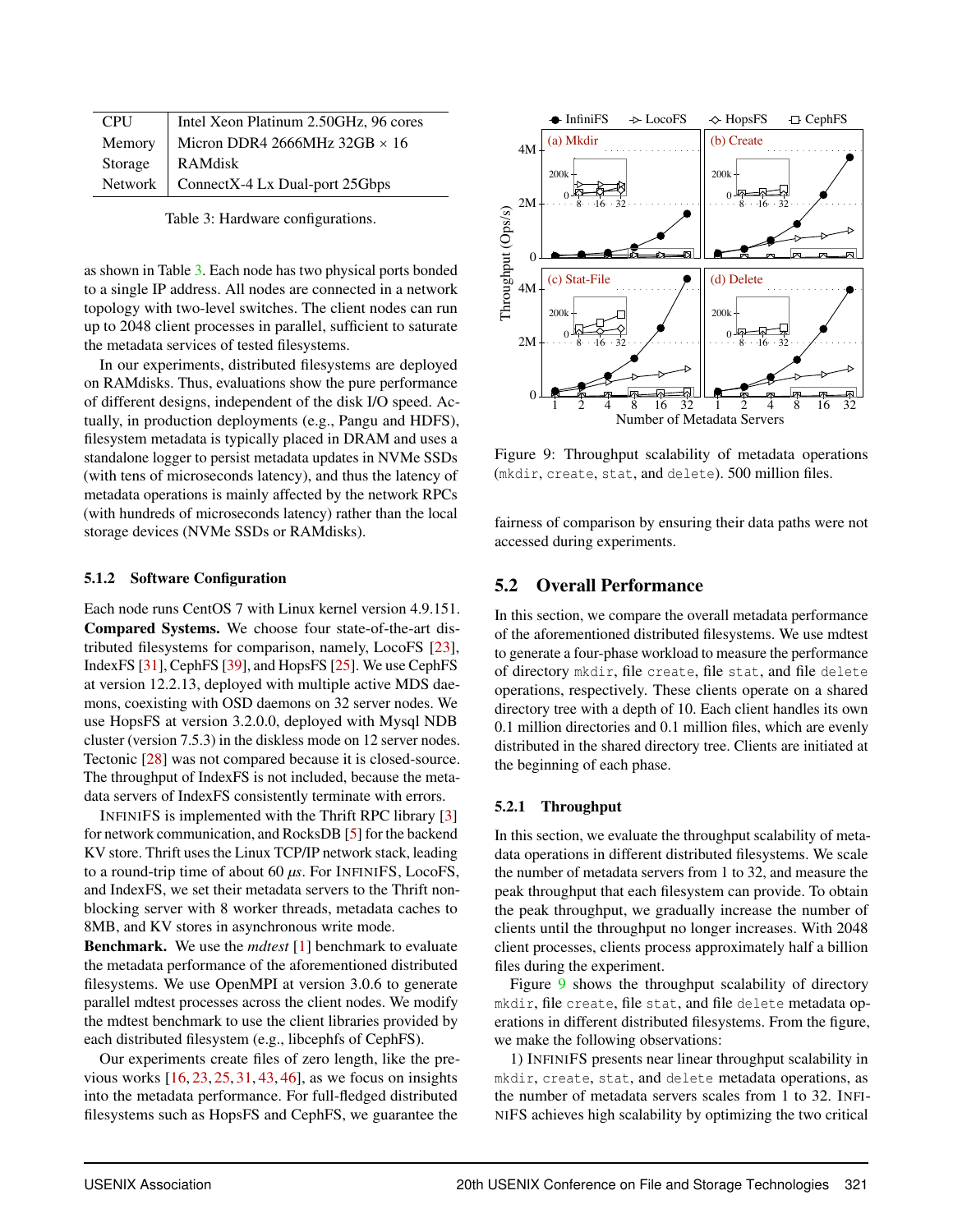steps of metadata operations, i.e., path resolution and metadata processing. (a) For the path resolution, INFINIFS caches near-root access metadata at the client-side to absorb the read load on near-root directories, thus the near-root hotspot caused by path resolution will not impair scalability. Besides, INFINIFS partitions file/directory metadata across metadata servers by hashing directory IDs. The fine-grained hash partitioning strategy effectively load-balances metadata accesses, achieving high scalability. (b) For the metadata processing, INFINIFS decouples the directory metadata, then groups the directory access metadata with the parent and the directory content metadata with the children. In this way, metadata processing of file create, stat, and delete only accesses one single server requiring no cross-server coordination, thus, being scalable. Metadata processing of directory mkdir requires coordination with only two servers for atomicity, which also scales well with more servers.

2) According to Figure  $9(a)$  $9(a)$  and  $9(b)$ , the throughput of the mkdir operation is much lower than the throughput of the create operation in INFINIFS. This is because file creation is implemented using the local transaction protocol with no cross-server coordination, while directory creation requires two-phase locking and two-phase commit protocols. These distributed protocols require expensive coordination between servers, leading to lower throughput.

3) With one metadata server, the throughput of file create is 180K ops/sec in INFINIFS, which is slightly lower than LocoFS (200K ops/sec). This is because LocoFS uses a hashbased KV store, which provides higher performance than RocksDB while does not support the scan operation. LocoFS also decouples file metadata into two finer key-value pairs for high throughout. INFINIFS outperforms LocoFS as the number of metadata servers increases. With 32 servers, the directory mkdir and file stat operations of INFINIFS are 18× and 4× higher than LocoFS. This is because INFINIFS partitions the directory metadata to multiple servers, while LocoFS manages all the directory metadata in one single directory metadata server. When the number of clients increases and the directory tree expands, the single directory metadata server in LocoFS becomes the throughput bottleneck.

4) INFINIFS achieves higher metadata operation throughput than HopsFS and CephFS. For file create operations, the throughput of INFINIFS is  $73\times$  and  $23\times$  higher than that of HopsFS and CephFS, respectively. This is because INFI-NIFS reduces the latency of metadata operations by resolving paths speculatively in parallel, thus achieving a higher base throughput than HopsFS and CephFS.

#### 5.2.2 Latency

In this section, we evaluate the latency of metadata operations in different distributed filesystems. In the evaluation, we use 32 metadata servers and measure the latency of each metadata operation issued by the client.



<span id="page-10-1"></span>Figure 10: Latency of metadata operations.

Figure [10](#page-10-1) shows the average latency of different metadata operations in the evaluated distributed filesystems. From the figure, we make the following observations:

1) For file create, file stat, and file delete operations, INFINIFS achieves comparable low latency with LocoFS, This is because the speculative path resolution and the optimistic access metadata cache in INFINIFS reduce the latency of path resolution, and metadata processing completes within a single server. INFINIFS has higher latency in mkdir than LocoFS. This is because INFINIFS partitions directory metadata across metadata servers, causing the directory creation operation to be a distributed transaction. On the contrary, LocoFS manages all directory metadata on one single directory metadata server. Thus, all directory metadata operations can complete in nearly one round-trip time (RTT).

2) INFINIFS achieves lower latency than IndexFS, CephFS, and HopsFS. This is because IndexFS and HopsFS require recursive RPCs to resolve pathnames in case of cache misses, which is slower than our parallelized approach. Besides, CephFS and HopsFS store metadata through external distributed object storage and MySQL NDB cluster, which increases the software stack and results in high latency.

### <span id="page-10-0"></span>5.3 Factor Analysis

In this section, we analyze how the design features contribute to the latency and throughput by breaking down the performance gap between the Baseline and INFINIFS. We accumulate design features into the Baseline, and measure the latency and throughput of file create and directory mkdir on 32 metadata servers. For the latency breakdown evaluation, we initiate one mdtest client to create empty files at a depth of 10, and measure the time consumption of path resolution and metadata processing separately. For the throughput breakdown evaluation, we initiate 1024 mdtest clients. Each client creates 0.1 million files or directories that are evenly distributed on a shared directory tree with a depth of 10.

*Baseline.* We implement the baseline upon the framework of INFINIFS, which partitions the directory tree at the perdirectory granularity (like IndexFS, HopsFS, and Tectonic), but without the three design features. As shown in the bars in Figure [11,](#page-11-2) the path resolution takes 72% of the overall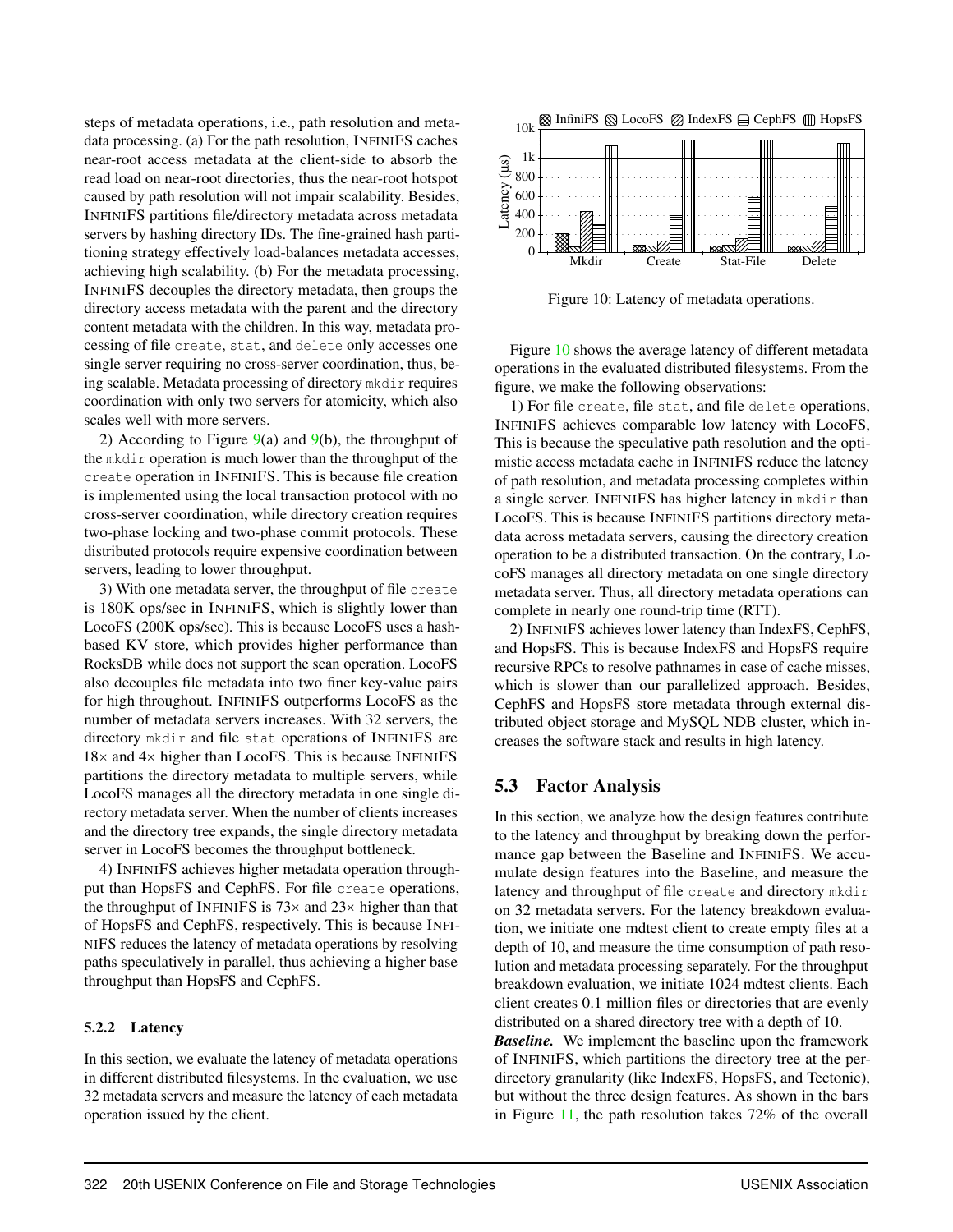

<span id="page-11-2"></span>Figure 11: Contributions of design features to the latency (left Y-axis) and throughput (right Y-axis) of INFINIFS. Different segments inside the bar represent the decomposed latency. Design features are accumulated.

metadata operation latency, around 9 RTTs. This is because the path resolution needs to traverse and check permissions of all intermediate directories inside the path sequentially. The metadata processing takes 28% of the latency, around 3 RTTs. This is because both the file and directory creation need to create the target metadata and modify the parent's timestamps and entry list, thus requiring cross-server coordination. As shown in the lines in Figure [11,](#page-11-2) the metadata operation throughput is very low in the Baseline. This is because all metadata operations will access the near-root directories during path resolution, causing the overall throughput to be limited by the server with the near-root directories.

*+Speculating.* With the speculative path resolution, the latency of the path resolution is reduced down to 26% of the Baseline. The client leverages asynchronous RPCs to parallelize network requests, but the request processing overhead inside the Linux TCP/IP network stack keeps accumulating. This causes the latency of speculative path resolution to be more than one RTT. The speculative path resolution still faces the problem of near-root bottlenecks, so the metadata operation throughput remains nearly the same.

*+AM-Cache.* With the optimistic access metadata cache, the heavy read load of path resolution on near-root directories can be absorbed by the client-side cache. Thus, the near-root hotpot will not impair the filesystem throughput. This boosts the overall throughput of file create and directory mkdir operation to more than 1M ops/sec. Besides, cache hits will further speed up the path resolution, reducing the latency of path resolution to less than one RTT.

*+Decoupling.* The metadata processing of file create and directory mkdir involves three metadata objects, including the new file/directory metadata, the entry list, and the timestamps of the parent directory. Without the directory metadata decoupling, these metadata objects are typically located on different metadata servers after the directory tree partitioning. Therefore, metadata processing involves expensive cross-server coordination. With the decoupling, we group the entry list and the timestamps of each directory with the files underneath.



<span id="page-11-3"></span>Figure 12: Throughput of INFINIFS with 100 billion files.

In this way, file create can process related metadata within a single server with no cross-server coordination. Decoupling boosts the file create throughput to 3.3M ops/sec, and reduces its latency to nearly one RTT. However, the throughput and latency of directory mkdir remain the same, as it still involves metadata objects across two servers.

### <span id="page-11-0"></span>5.4 Large-Scale Directory Tree

In this section, we demonstrate that INFINIFS can efficiently support large-scale directory trees. In this experiment, we deploy INFINIFS on 32 metadata servers and initiate 1024 clients. We increase the size of the directory tree up to 100 billion files. Each time we first insert one billion files into the directory tree, then generate a three-phase workload to measure the current performance. Specifically, we measure the throughput of file create, file stat at the new files, and file stat at the old files which are created at the beginning.

Evaluation results are shown in Figure [12.](#page-11-3) From the figure, we make the following observations:

1) INFINIFS can provide steady performance for file create and file stat operations (∼ 3.5M ops/sec), even when the directory tree expands to a huge size (100 billion files). In real-world datacenters, the Tectonic of Facebook manages 10.7 billion files [\[28\]](#page-15-5), and the datacenter of Alibaba Cloud maintains up to tens of billions of files. As a result, we believe INFINIFS matches real-world scenarios by supporting 100 billion files with stable performance.

2) The throughput of stat old files is lower than that of stat new files. This is because INFINIFS stores metadata in RocksDB, which holds key-value pairs in multiple levels of SSTables. Performance drops slightly as the old key-value pairs are mitigated to lower levels. The lower the level, the higher the capacity, and therefore the performance degradation slows down (only ∼ 20% at 100 billion files.).

## <span id="page-11-1"></span>5.5 Cache Efficiency

In this section, we evaluate the efficiency of the lazy invalidation mechanism. To compare with the lease mechanism, we implement a lease version of INFINIFS that uses lease to maintain cache coherence. In the experiments, we deploy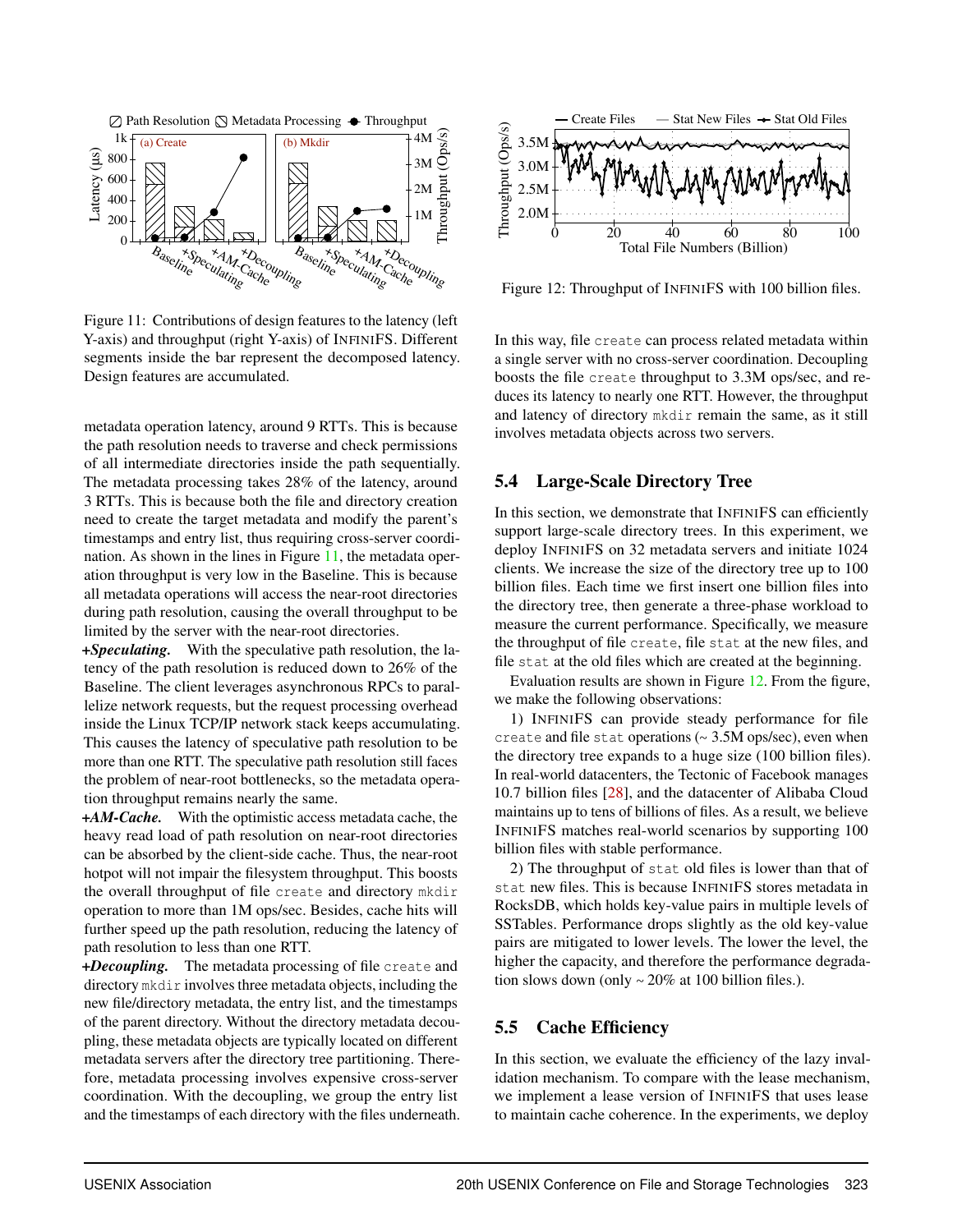

<span id="page-12-2"></span>Figure 13: Comparisons of the lazy invalidation with the lease mechanism. The lease expiration time is set to 1s, 5s, and 10s.

INFINIFS on 32 metadata servers and initiate 2048 clients to stat files.

Evaluation results are shown in Figure [13.](#page-12-2) From the figure, we make the following observations:

1) The lazy invalidation mechanism outperforms the lease mechanism. This is because, in the lease mechanism, cache entries expire periodically regardless of the cache size. Increasing the lease expiration time can improve the throughput, but also increases the latency of all modification operations.

2) As the cache size increases, the throughput increment is more pronounced for the lazy invalidation mechanism than the lease mechanism. This is because the lease mechanism suffers from load imbalance caused by cache renewals at the near-root directories. All clients have to repeatedly renew their cache entries at the near-root directories for the path resolution procedure. As the number of clients is huge, such load imbalance eventually becomes the performance bottleneck, impairing the overall throughput.

#### <span id="page-12-0"></span>5.6 Rename

In this section, we evaluate the latency and throughput of file rename and directory rename operations in INFINIFS. In the experiments, we scale the number of metadata servers and measure the peak throughput. We break down rename operations to measure the time consumption of each phase.

1) We find that the latency of file rename is much lower than directory rename. Moreover, as the number of servers increases, the latency of file rename remains steady, while the latency of directory rename increases slowly. This is because the directory rename operation is more complex than the others, involving the following four steps: (1) resolve the source and the destination path, (2) detect whether it leads to orphaned loops, (3) broadcast modification information to metadata servers to maintain cache coherence, and (4) process related metadata across two servers. The latency of directory rename grows slowly as the number of servers grows, because the broadcast messages are sent to servers in parallel.

Evaluation results are shown in Figure [14.](#page-12-3) From the figure, we make the following observations:

2) We find that the throughput of file rename scales with the



<span id="page-12-3"></span>Figure 14: Latency (left Y-axis) and throughput (right Yaxis) of file rename and directory rename. Different segments inside the bar represent the decomposed latency.



<span id="page-12-4"></span>Figure 15: Latency and network packets of three different path resolution approaches. PR: path resolution.

number of servers, while the throughput of directory rename does not scale (stays near 10K ops/sec). This is because file rename only requires coordination with the source and destination metadata servers for atomicity, thus scales well. However, directory rename operations require the central coordination server for orphaned loop detection and broadcasting, thus do not scale. However, these operations rarely occur (accounting for ∼ 0.0083%) based on the read-world workload studies in [§2.3.](#page-3-0) Therefore, one single coordination server should be sufficient to handle these infrequent operations.

## <span id="page-12-1"></span>5.7 Overhead of Misprediction

In this section, we evaluate the overhead of misprediction, including latency overhead and network overhead. A misprediction means INFINIFS mispredicts the ID of a directory during the speculative path resolution. Only the directory rename and the hash collision will cause the misprediction. In this experiment, we generate a directory path with a depth of 24, and increase the counts of mispredictions by adding more renamed directories within the path. The renamed directories are evenly distributed inside the pathname. We create 10K files under the path with one client, and measure the average latency and network packets during path resolution.

Evaluation results are shown in Figure [15.](#page-12-4) From the figure, we make the following observations:

1) Mispredictions increase the latency of the speculative path resolution, but do not affect the naive approach. However,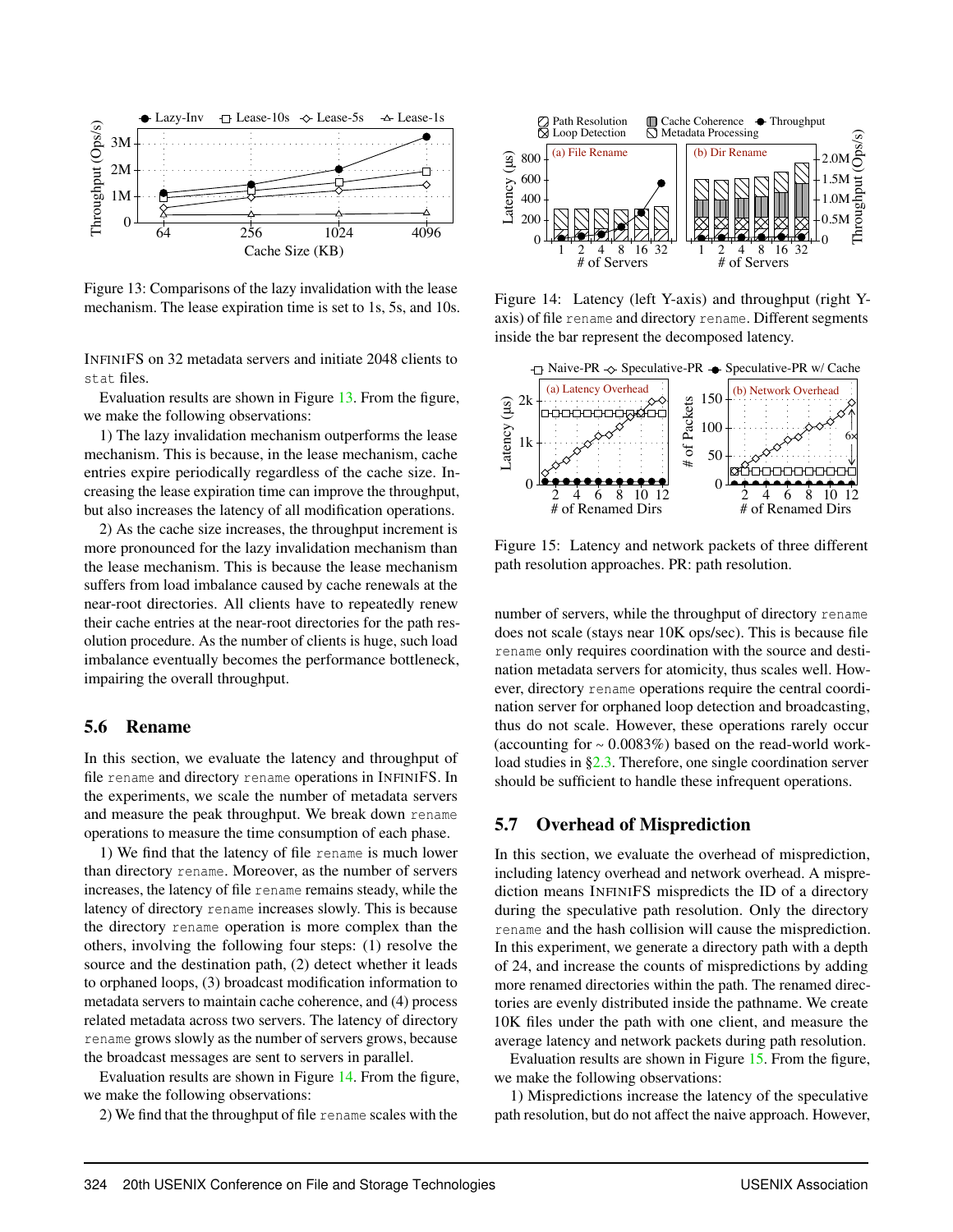speculative path resolution still outperforms naive path resolution unless nearly half of the intermediate directories have been renamed, which is rare. Besides, with the optimistic access metadata cache, clients can cache the true IDs of renamed directories, thus avoid mispredictions in the future.

2) Mispredictions increase the number of network packets required for the speculative path resolution. However, trading excess network bandwidth for lower metadata operation latency is worthwhile, as the network bandwidth is not the performance bottleneck. For example, the 25-Gbps CX4 NIC can process 12.3 million packets per second [\[19\]](#page-14-13). Thus, 32 metadata servers can process a total of 393.6 million packets per second, which is substantially higher than the peak throughput of metadata operations (∼ 4M ops/sec), Besides, INFINIFS comes with the optimistic access metadata cache on the client side, so as to eliminates the extra packets by avoiding mispredictions in the future.

## 6 Related Work

Efficient distributed filesystems have always been important research topics. Due to the rapidly increasing file quantities, metadata service becomes the performance bottleneck for large-scale distributed filesystems [\[22,](#page-15-6) [32,](#page-15-10) [33,](#page-15-9) [36\]](#page-15-3).

Directory tree partitioning. Early distributed filesystems, such as GFS [\[12\]](#page-14-2), HDFS [\[35\]](#page-15-2), Farsite [\[11\]](#page-14-14), and QFS [\[27\]](#page-15-1), distribute file data to multiple data servers while managing all metadata in a single dedicated metadata server. However, they fail in the extremely large-scale scenario with billions of files, because the amount of metadata exceeds the capacity of a single server, and the throughput of metadata operations will be bottlenecked due to the limited resources.

Some distributed filesystems partition the directory tree into subtrees, such as AFS Volumes [\[15\]](#page-14-15), Sprite Domain [\[26\]](#page-15-16), and HDFS Federation [\[9,](#page-14-16) [35\]](#page-15-2). Subtree-based metadata partitioning can achieve high metadata locality, but suffers from low scalability due to load imbalance and data migration. Some distributed filesystems partition the directory tree into user-visible partitions and disallow cross-partition renames. As the directory tree expands, organizing and maintaining the static partitioning scheme becomes impractical. CephFS [\[6,](#page-14-17) [39](#page-15-4)[–41\]](#page-16-1) partitions metadata into subtrees as well, but when a load imbalance is detected, it migrates hot subtrees across metadata servers. Mantle [\[34\]](#page-15-17) provides a programmable interface to adjust CephFS's balancing policy for various metadata workloads. However, they suffer from the high overhead of frequent metadata migrations, when workloads are diverse and vary frequently.

Some distributed filesystems partition the directory tree at the per-directory granularity, such as IndexFS [\[31,](#page-15-8) [46\]](#page-16-3), HopsFS [\[25\]](#page-15-7), and Tectonic [\[28\]](#page-15-5). Due to the fine-grained partitioning, they can achieve load balancing and good scalability. However, they sacrifice the metadata locality, causing fre-

quent distributed locks and distributed transactions. These distributed protocols impose expensive coordination overhead, resulting in high latency and low throughput [\[8,](#page-14-4) [20\]](#page-14-5).

Path resolution. LocoFS [\[23\]](#page-15-0) stores all directory metadata on a single metadata server, in order to reduce the latency of path resolution, However, it suffers from the single node bottleneck. Some distributed filesystems use the full pathname or the hashing on the full pathname to index files, such as BetrFS [\[17,](#page-14-18) [18,](#page-14-19) [44,](#page-16-4) [45\]](#page-16-5), Giraffa [\[37\]](#page-15-11), and CalvinFS [\[38\]](#page-15-18). BetrFS uses the full pathname to index files in the local filesystem. Giraffa uses the full pathname as the primary key to the file metadata. CalvinFS locates the file metadata by hashing the full pathname. However, they make the hierarchy semantic to be hard to implement. For example, the directory rename operation becomes prohibitively costly, as it changes the full pathname of all descendants, causing all descendants' metadata must be migrated to new locations.

Client-side metadata caching. HopsFS caches the metadata location information on the server side to parallel path resolution. However, it suffers from the near-root hotspot, as all metadata operations need to read the near-root directories for path traversing and permission checking. LocoFS [\[23\]](#page-15-0), IndexFS [\[31\]](#page-15-8), and NFS v4 [\[30\]](#page-15-12) leverage the lease mechanism to cache both the directory entries and permissions on the client side. However, the lease mechanism suffers from load imbalance caused by cache renewals at the near-root directories. As the number of clients increases, such load imbalance at the near-root directories will become the performance bottleneck, impairing the overall throughput.

# 7 Conclusion

This paper presents INFINIFS, an efficient metadata service for extremely large-scale distributed filesystems. INFINIFS decouples the directory's access and content metadata, so that the directory tree can be partitioned with both high metadata locality and good load balancing; then parallelizes path resolution with speculation to substantially reduce the latency of metadata operations; and finally, cache access metadata on the client-side optimistically with lazy invalidation. The extensive evaluation shows that INFINIFS provides high-performance metadata operations for large-scale filesystem directory trees.

## Acknowledgments

We sincerely thank our shepherd Brent Welch and the anonymous reviewers for their valuable feedback. We also thank Wenhui Yao from the Alibaba Group, Qing Wang, Xiaojian Liao, Youmin Chen, and Zhe Yang from the Tsinghua University for the help on this work. This work is supported by the National Natural Science Foundation of China (Grant No. 61832011, 62022051). This work was also supported by Alibaba Group through Alibaba Innovative Research Program.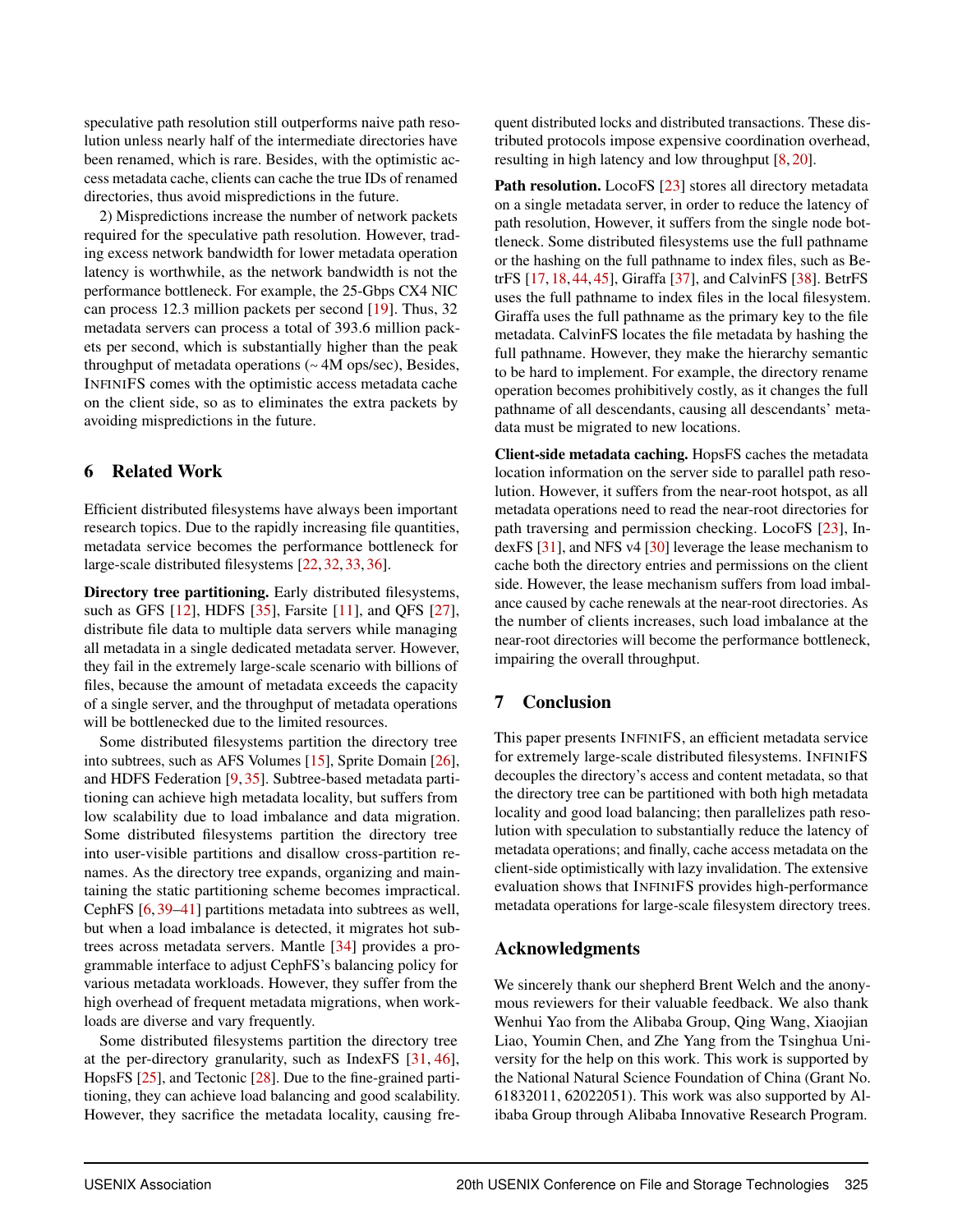## References

- <span id="page-14-11"></span>[1] Mdtest HPC Benchmark. [https://sourceforge.ne](https://sourceforge.net/projects/mdtest/) [t/projects/mdtest/](https://sourceforge.net/projects/mdtest/), 2014.
- <span id="page-14-1"></span>[2] Pangu: The High Performance Distributed File System by Alibaba Cloud. [https://www.alibabacloud.c](https://www.alibabacloud.com/blog/pangu-the-high-performance-distributed-file-system-by-alibaba-cloud_594059) [om/blog/pangu-the-high-performance-distrib](https://www.alibabacloud.com/blog/pangu-the-high-performance-distributed-file-system-by-alibaba-cloud_594059) [uted-file-system-by-alibaba-cloud\\_594059](https://www.alibabacloud.com/blog/pangu-the-high-performance-distributed-file-system-by-alibaba-cloud_594059), 2018.
- <span id="page-14-9"></span>[3] Apache Thrift. <https://thrift.apache.org/>, 2021.
- <span id="page-14-3"></span>[4] HDFS Federation. [https://hadoop.apache.org/do](https://hadoop.apache.org/docs/current/hadoop-project-dist/hadoop-hdfs/Federation.html) [cs/current/hadoop-project-dist/hadoop-hdfs](https://hadoop.apache.org/docs/current/hadoop-project-dist/hadoop-hdfs/Federation.html) [/Federation.html](https://hadoop.apache.org/docs/current/hadoop-project-dist/hadoop-hdfs/Federation.html), 2021.
- <span id="page-14-10"></span>[5] RocksDB. <http://rocksdb.org/>, 2021.
- <span id="page-14-17"></span>[6] Abutalib Aghayev, Sage Weil, Michael Kuchnik, Mark Nelson, Gregory R. Ganger, and George Amvrosiadis. File Systems Unfit as Distributed Storage Backends: Lessons from 10 Years of Ceph Evolution. In *Proceedings of the 27th ACM Symposium on Operating Systems Principles*, SOSP '19, page 353–369, New York, NY, USA, 2019. Association for Computing Machinery.
- <span id="page-14-6"></span>[7] Nitin Agrawal, William J. Bolosky, John R. Douceur, and Jacob R. Lorch. A Five-Year Study of File-System Metadata. *ACM Trans. Storage*, 3(3):9–es, oct 2007.
- <span id="page-14-4"></span>[8] James Cowling and Barbara Liskov. Granola: Low-Overhead Distributed Transaction Coordination. In *2012 USENIX Annual Technical Conference (USENIX ATC 12)*, pages 223–235, Boston, MA, June 2012. USENIX Association.
- <span id="page-14-16"></span>[9] Dipayan Dev and Ripon Patgiri. Dr. Hadoop: an infinite scalable metadata management for Hadoop—How the baby elephant becomes immortal. *Frontiers of Information Technology & Electronic Engineering*, 17(1):15–31, 2016.
- <span id="page-14-7"></span>[10] John R. Douceur and William J. Bolosky. A largescale study of file-system contents. In *Proceedings of the 1999 ACM SIGMETRICS International Conference on Measurement and Modeling of Computer Systems*, SIGMETRICS '99, page 59–70, New York, NY, USA, 1999. Association for Computing Machinery.
- <span id="page-14-14"></span>[11] John R. Douceur and Jon Howell. Distributed Directory Service in the Farsite File System. In *Proceedings of the 7th Symposium on Operating Systems Design and Implementation*, OSDI '06, page 321–334, USA, 2006. USENIX Association.
- <span id="page-14-2"></span>[12] Sanjay Ghemawat, Howard Gobioff, and Shun-Tak Leung. The Google File System. In *Proceedings of the*

*Nineteenth ACM Symposium on Operating Systems Principles*, SOSP '03, page 29–43, New York, NY, USA, 2003. Association for Computing Machinery.

- <span id="page-14-8"></span>[13] Ibrahim F. Haddad. PVFS: A Parallel Virtual File System for Linux Clusters. *Linux J.*, 2000(80es):5–es, nov 2000.
- <span id="page-14-0"></span>[14] Dean Hildebrand and Denis Serenyi. Colossus under the hood: a peek into Google's scalable storage system. [https://cloud.google.com/blog/products/sto](https://cloud.google.com/blog/products/storage-data-transfer/a-peek-behind-colossus-googles-file-system) [rage-data-transfer/a-peek-behind-colossus](https://cloud.google.com/blog/products/storage-data-transfer/a-peek-behind-colossus-googles-file-system)[googles-file-system](https://cloud.google.com/blog/products/storage-data-transfer/a-peek-behind-colossus-googles-file-system), 2021.
- <span id="page-14-15"></span>[15] John H. Howard, Michael L. Kazar, Sherri G. Menees, David A. Nichols, M. Satyanarayanan, Robert N. Sidebotham, and Michael J. West. Scale and performance in a distributed file system. *ACM Trans. Comput. Syst.*, 6(1):51–81, feb 1988.
- <span id="page-14-12"></span>[16] Mahmoud Ismail, Salman Niazi, Mikael Ronström, Seif Haridi, and Jim Dowling. Scaling HDFS to More than 1 Million Operations per Second with HopsFS. In *Proceedings of the 17th IEEE/ACM International Symposium on Cluster, Cloud and Grid Computing*, CCGrid '17, page 683–688. IEEE Press, 2017.
- <span id="page-14-18"></span>[17] William Jannen, Jun Yuan, Yang Zhan, Amogh Akshintala, John Esmet, Yizheng Jiao, Ankur Mittal, Prashant Pandey, Phaneendra Reddy, Leif Walsh, Michael Bender, Martin Farach-Colton, Rob Johnson, Bradley C. Kuszmaul, and Donald E. Porter. BetrFS: A Right-Optimized Write-Optimized File System. In *Proceedings of the 13th USENIX Conference on File and Storage Technologies*, FAST'15, page 301–315, USA, 2015. USENIX Association.
- <span id="page-14-19"></span>[18] William Jannen, Jun Yuan, Yang Zhan, Amogh Akshintala, John Esmet, Yizheng Jiao, Ankur Mittal, Prashant Pandey, Phaneendra Reddy, Leif Walsh, Michael A. Bender, Martin Farach-Colton, Rob Johnson, Bradley C. Kuszmaul, and Donald E. Porter. BetrFS: Write-Optimization in a Kernel File System. *ACM Trans. Storage*, 11(4), nov 2015.
- <span id="page-14-13"></span>[19] Anuj Kalia, Michael Kaminsky, and David G. Andersen. Datacenter rpcs can be general and fast. In *Proceedings of the 16th USENIX Conference on Networked Systems Design and Implementation*, NSDI'19, page 1–16, USA, 2019. USENIX Association.
- <span id="page-14-5"></span>[20] Robert Kallman, Hideaki Kimura, Jonathan Natkins, Andrew Pavlo, Alexander Rasin, Stanley Zdonik, Evan P. C. Jones, Samuel Madden, Michael Stonebraker, Yang Zhang, John Hugg, and Daniel J. Abadi. H-Store: A High-Performance, Distributed Main Memory Transaction Processing System. *Proc. VLDB Endow.*, 1(2):1496–1499, aug 2008.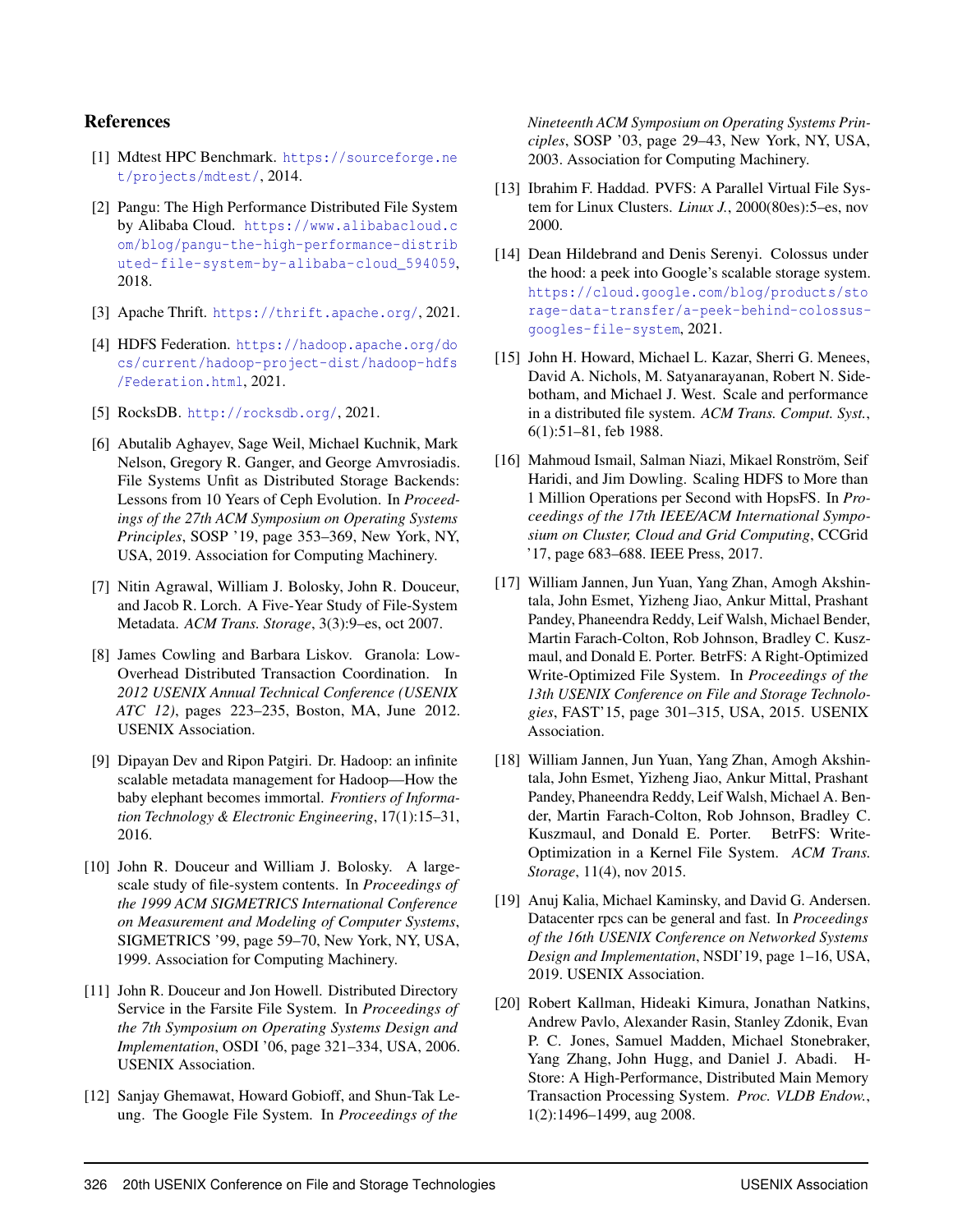- <span id="page-15-14"></span>[21] Bradley C. Kuszmaul, Matteo Frigo, Justin Mazzola Paluska, and Alexander Sandler. Everyone Loves File: File Storage Service (FSS) in Oracle Cloud Infrastructure. In *Proceedings of the 2019 USENIX Conference on Usenix Annual Technical Conference*, USENIX ATC '19, page 15–31, USA, 2019. USENIX Association.
- <span id="page-15-6"></span>[22] Andrew W. Leung, Shankar Pasupathy, Garth Goodson, and Ethan L. Miller. Measurement and Analysis of Large-Scale Network File System Workloads. In *USENIX 2008 Annual Technical Conference*, ATC'08, page 213–226, USA, 2008. USENIX Association.
- <span id="page-15-0"></span>[23] Siyang Li, Youyou Lu, Jiwu Shu, Yang Hu, and Tao Li. LocoFS: A Loosely-Coupled Metadata Service for Distributed File Systems. In *Proceedings of the International Conference for High Performance Computing, Networking, Storage and Analysis*, SC '17, New York, NY, USA, 2017. Association for Computing Machinery.
- <span id="page-15-15"></span>[24] Youyou Lu, Jiwu Shu, Youmin Chen, and Tao Li. Octopus: an RDMA-enabled distributed persistent memory file system. In *2017 USENIX Annual Technical Conference (USENIX ATC 17)*, pages 773–785, Santa Clara, CA, July 2017. USENIX Association.
- <span id="page-15-7"></span>[25] Salman Niazi, Mahmoud Ismail, Seif Haridi, Jim Dowling, Steffen Grohsschmiedt, and Mikael Ronström. HopsFS: Scaling hierarchical file system metadata using NewSQL databases. In *15th USENIX Conference on File and Storage Technologies (FAST 17)*, pages 89–104, Santa Clara, CA, February 2017. USENIX Association.
- <span id="page-15-16"></span>[26] J.K. Ousterhout, A.R. Cherenson, F. Douglis, M.N. Nelson, and B.B. Welch. The Sprite network operating system. *Computer*, 21(2):23–36, 1988.
- <span id="page-15-1"></span>[27] Michael Ovsiannikov, Silvius Rus, Damian Reeves, Paul Sutter, Sriram Rao, and Jim Kelly. The quantcast file system. *Proceedings of the VLDB Endowment*, 6(11):1092– 1101, 2013.
- <span id="page-15-5"></span>[28] Satadru Pan, Theano Stavrinos, Yunqiao Zhang, Atul Sikaria, Pavel Zakharov, Abhinav Sharma, Shiva Shankar P, Mike Shuey, Richard Wareing, Monika Gangapuram, Guanglei Cao, Christian Preseau, Pratap Singh, Kestutis Patiejunas, JR Tipton, Ethan Katz-Bassett, and Wyatt Lloyd. Facebook's Tectonic Filesystem: Efficiency from Exascale. In *19th USENIX Conference on File and Storage Technologies (FAST 21)*, pages 217–231. USENIX Association, February 2021.
- <span id="page-15-13"></span>[29] Swapnil Patil and Garth Gibson. Scale and Concurrency of GIGA+: File System Directories with Millions of Files. In *Proceedings of the 9th USENIX Conference on File and Stroage Technologies*, FAST'11, page 13, USA, 2011. USENIX Association.
- <span id="page-15-12"></span>[30] Brian Pawlowski, David Noveck, David Robinson, and Robert Thurlow. The NFS version 4 protocol. In *In Proceedings of the 2nd International System Administration and Networking Conference (SANE 2000*, 2000.
- <span id="page-15-8"></span>[31] Kai Ren, Qing Zheng, Swapnil Patil, and Garth Gibson. IndexFS: Scaling File System Metadata Performance with Stateless Caching and Bulk Insertion. In *Proceedings of the International Conference for High Performance Computing, Networking, Storage and Analysis*, SC '14, page 237–248. IEEE Press, 2014.
- <span id="page-15-10"></span>[32] Drew Roselli, Jacob R. Lorch, and Thomas E. Anderson. A Comparison of File System Workloads. In *Proceedings of the Annual Conference on USENIX Annual Technical Conference*, ATEC '00, page 4, USA, 2000. USENIX Association.
- <span id="page-15-9"></span>[33] Margo Seltzer and Nicholas Murphy. Hierarchical File Systems Are Dead. In *Proceedings of the 12th Conference on Hot Topics in Operating Systems*, HotOS'09, page 1, USA, 2009. USENIX Association.
- <span id="page-15-17"></span>[34] Michael A. Sevilla, Noah Watkins, Carlos Maltzahn, Ike Nassi, Scott A. Brandt, Sage A. Weil, Greg Farnum, and Sam Fineberg. Mantle: A Programmable Metadata Load Balancer for the Ceph File System. In *Proceedings of the International Conference for High Performance Computing, Networking, Storage and Analysis*, SC '15, New York, NY, USA, 2015. Association for Computing Machinery.
- <span id="page-15-2"></span>[35] Konstantin Shvachko, Hairong Kuang, Sanjay Radia, and Robert Chansler. The Hadoop Distributed File System. In *2010 IEEE 26th Symposium on Mass Storage Systems and Technologies (MSST)*, pages 1–10, 2010.
- <span id="page-15-3"></span>[36] Konstantin V Shvachko. HDFS Scalability: The limits to growth. *; login:: the magazine of USENIX & SAGE*, 35(2):6–16, 2010.
- <span id="page-15-11"></span>[37] Konstantin V Shvachko and Yuxiang Chen. Scaling Namespace Operations with Giraffa File System. *USENIX; login*, 2017.
- <span id="page-15-18"></span>[38] Alexander Thomson and Daniel J. Abadi. CalvinFS: Consistent WAN Replication and Scalable Metadata Management for Distributed File Systems. In *Proceedings of the 13th USENIX Conference on File and Storage Technologies*, FAST'15, page 1–14, USA, 2015. USENIX Association.
- <span id="page-15-4"></span>[39] Sage A. Weil, Scott A. Brandt, Ethan L. Miller, Darrell D. E. Long, and Carlos Maltzahn. Ceph: A Scalable, High-Performance Distributed File System. In *Proceedings of the 7th Symposium on Operating Systems Design and Implementation*, OSDI '06, page 307–320, USA, 2006. USENIX Association.